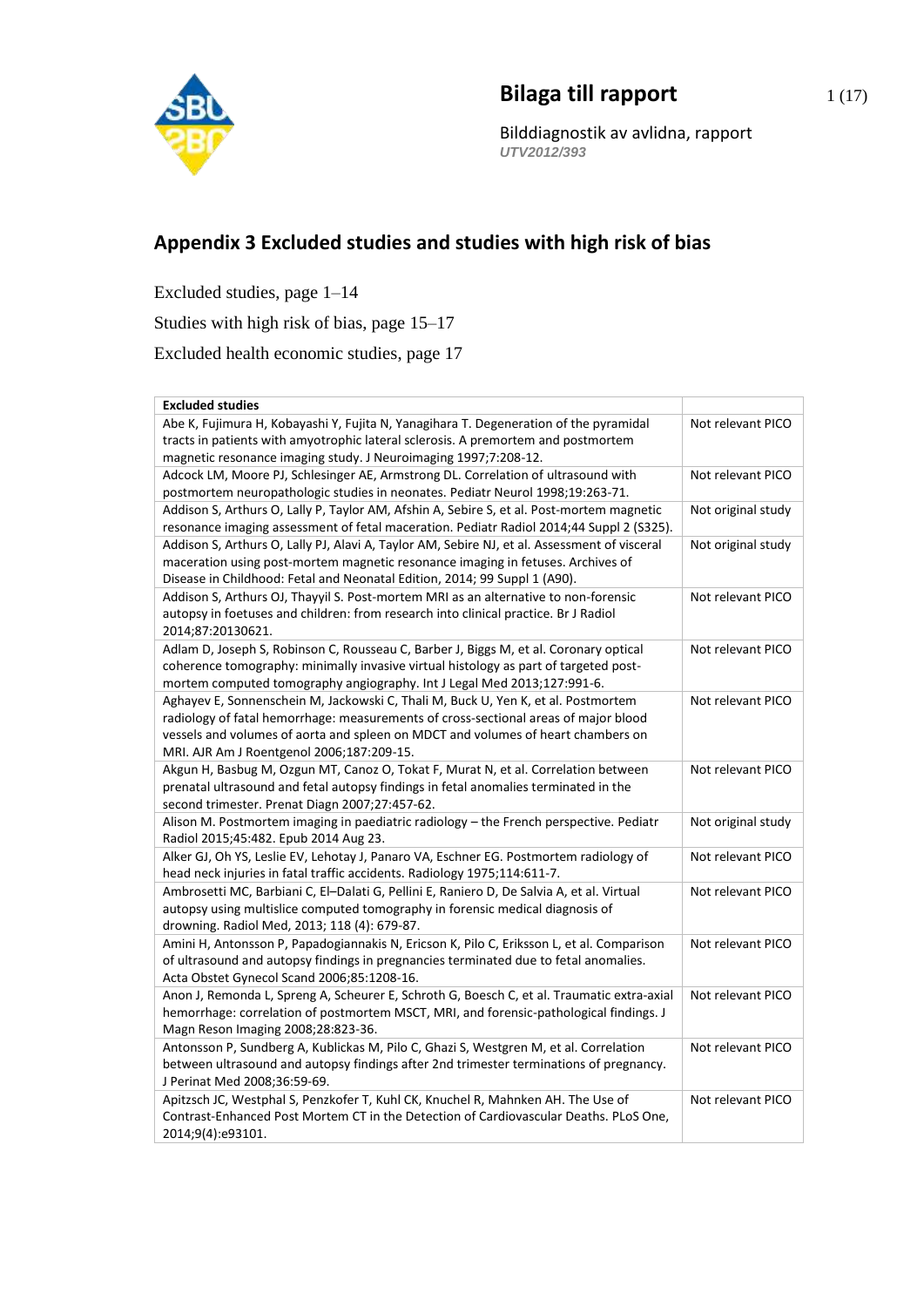| Arthurs O, Calder A, Taylor A, Sebire N. Routine perinatal post mortem radiography: Is it<br>still worth it? Pediatr Radiol 2013; 43 Suppl 3 (S568).                                                                                                                                                                                                 | Not relevant PICO  |
|------------------------------------------------------------------------------------------------------------------------------------------------------------------------------------------------------------------------------------------------------------------------------------------------------------------------------------------------------|--------------------|
| Arthurs OJ. Post-Mortem fetal imaging: An adjunct to conventional autopsy? Pediatr<br>Radiol 2014;44 Suppl 2 (S280-S81).                                                                                                                                                                                                                             | Not original study |
| Arthurs OJ, Thayyil S, Owens CM, Olsen OE, Addison S, Wade A, et al. Diagnostic accuracy of<br>post mortem MRI for thoracoabdominal abnormalities in fetuses and children. Pediatr<br>Radiol 2014;44 Suppl 2 (S322-S23).                                                                                                                             | Not original study |
| Asamura H, Shiozaki T, Sato N, Hayashi T. Trial investigation of post-mortem non-invasive<br>transnasal endoscopy. Forensic Sci Int 2012;220:184-90.                                                                                                                                                                                                 | Not relevant PICO  |
| Attems J, McParland S, McAleese KE. Subcortical vascular pathology and cerebral<br>multimorbidity-the value of post mortem MRI. Clin Neuropathol 2012;31:237.                                                                                                                                                                                        | Not original study |
| Awschalom L, Meyers SM. Ultrasonography of vitreal foreign bodies in eyes obtained at<br>autopsy. Arch Ophthalmol 1982;100:979-80.                                                                                                                                                                                                                   | Not relevant PICO  |
| Babu-Narayan SV, McCarthy KP, Ho SY, Magee AG, Kilner PJ, Sheppard MN. Images in<br>cardiovascular medicine. Myocarditis and sudden cardiac death in the young: extensive<br>fibrosis suggested by cardiovascular magnetic resonance in vivo and confirmed post<br>mortem. Circulation 2007;116: e122-5.                                             | Not original study |
| Barber JL, Man JA, Kiho L, Sebire NJ, Arthurs OJ. Lung aeration on postmortem MRI as a<br>predictor of live or stillbirth. Pediatr Radiol 2014;44 Suppl 2 (S370).                                                                                                                                                                                    | Not original study |
| Barkova E, Mohan U, Chitayat D, Keating S, Toi A, Frank J, et al. Fetal skeletal dysplasias in<br>a tertiary care center: Radiology, pathology, and molecular analysis of 112 cases. Clin<br>Genet 2015;87:330-7. Epub 2014 Jul 26                                                                                                                   | Not relevant PICO  |
| Barrow RE, Mlcak R, Barrow LN, Hawkins HK. Increased liver weights in severely burned<br>children: Comparison of ultrasound and autopsy measurements. Burns 2004;30:565-68.                                                                                                                                                                          | Not relevant PICO  |
| Bedford PJ. Routine CT scan combined with preliminary examination as a new method in<br>determining the need for autopsy. Forensic Sci Med Pathol 2012;8:390-4.                                                                                                                                                                                      | Not relevant PICO  |
| Bergers E, Bot JC, van der Valk P, Castelijns JA, Lycklama a Nijeholt GJ, Kamphorst W, et al.<br>Diffuse signal abnormalities in the spinal cord in multiple sclerosis: direct postmortem in<br>situ magnetic resonance imaging correlated with in vitro high-resolution magnetic<br>resonance imaging and histopathology. Ann Neurol 2002;51:652-6. | Not relevant PICO  |
| Bhat VJ, Saraschandra V, Neena PAV. Comparison between CT scan and autopsy findings<br>of head injury victims. Medico-Legal Update 2011;11:117-20.                                                                                                                                                                                                   | Not relevant PICO  |
| Bisset RA, Thomas NB, Turnbull IW, Lee S. Postmortem examinations using magnetic<br>resonance imaging: four year review of a working service. BMJ 2002;324:1423-4.                                                                                                                                                                                   | Not relevant PICO  |
| Blondiaux E, Cassart M, Brasseur-Daudruy M, Yvert M, Rozel C, Alison M, et al.<br>Comparison between conventional autopsy and post-mortem MRI in fetuses: Preliminary<br>results - GRRIF (Groupe Radiopediatrique de Recherche en Imagerie Foetale). Pediatr<br>Radiol 2012;42 Suppl 3 (S499-S500).                                                  | Not original study |
| Bo L, Geurts JJ, van der Valk P, Polman C, Barkhof F. Lack of correlation between cortical<br>demyelination and white matter pathologic changes in multiple sclerosis. Arch Neurol<br>2007;64:76-80.                                                                                                                                                 | Not relevant PICO  |
| Bobinski M, de Leon MJ, Wegiel J, Desanti S, Convit A, Saint Louis LA, et al. The<br>histological validation of post mortem magnetic resonance imaging-determined<br>hippocampal volume in Alzheimer's disease. Neuroscience 2000;95:721-5.                                                                                                          | Not relevant PICO  |
| Boyko OB, Alston SR, Fuller GN, Hulette CM, Johnson GA, Burger PC. Utility of<br>postmortem magnetic resonance imaging in clinical neuropathology. Arch Pathol Lab<br>Med 1994;118:219-25.                                                                                                                                                           | Not relevant PICO  |
| Breeze AC, Cross JJ, Hackett GA, Jessop FA, Joubert I, Lomas DJ, et al. Use of a confidence<br>scale in reporting postmortem fetal magnetic resonance imaging. Ultrasound Obstet<br>Gynecol 2006;28:918-24.                                                                                                                                          | Not relevant PICO  |
| Breeze AC, Jessop FA, Set PA, Whitehead AL, Cross JJ, Lomas DJ, et al. Minimally-invasive<br>fetal autopsy using magnetic resonance imaging and percutaneous organ biopsies: clinical                                                                                                                                                                | Not relevant PICO  |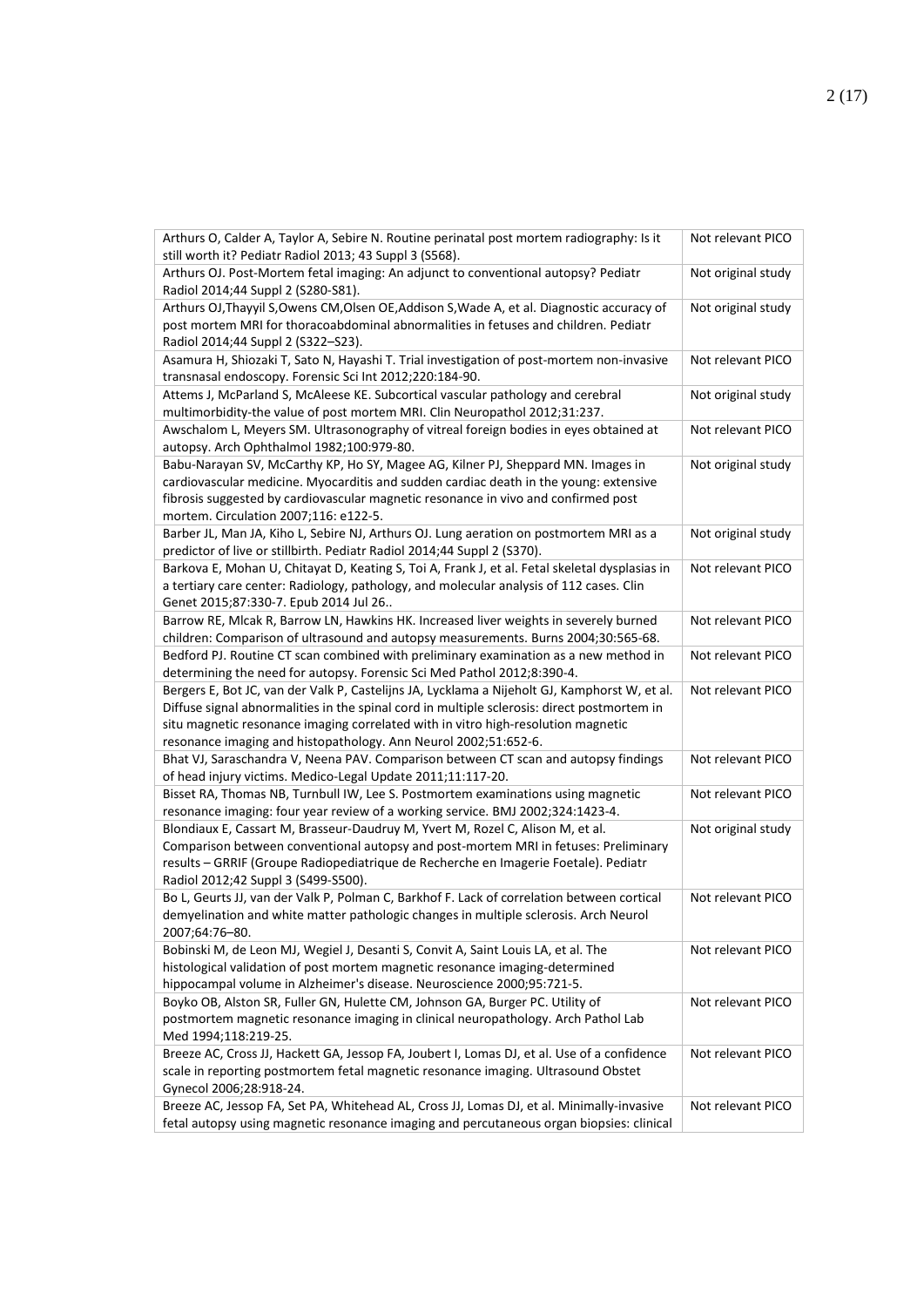| value and comparison to conventional autopsy. Ultrasound Obstet Gynecol 2011;37:317-<br>23.                                                                                                                                                                                        |                    |
|------------------------------------------------------------------------------------------------------------------------------------------------------------------------------------------------------------------------------------------------------------------------------------|--------------------|
| Breeze ACG. Is perinatal post-mortem Mri ready for routine clinical practice? Fetal<br>Matern Med Rev 2013;24:38-43.                                                                                                                                                               | Not relevant PICO  |
| Brough AL, Morgan B, Black S, Adams C, Rutty GN. Postmortem computed tomography<br>age assessment of juvenile dentition: comparison against traditional OPT assessment. Int<br>J Legal Med 2014;128:653-8. Epub 2014 Jan 15.                                                       | Not relevant PICO  |
| Burke MP, O'Donnell C, Bassed R. The use of postmortem computed tomography in the<br>diagnosis of intentional medication overdose. Forensic Sci Med Pathol 2012;8:218-36.                                                                                                          | Not relevant PICO  |
| Burton EC, Mossa-Basha M. To image or to autopsy? Ann Intern Med 2012;156:158-9.                                                                                                                                                                                                   | Not original study |
| Buttner A, Graw M, Gora-Stahlberg G, Linn J. Head injuries in childhood. Postmortem<br>magnetic resonance imaging. Rechtsmedizin 2011;21:179-84.                                                                                                                                   | Not relevant PICO  |
| Carson SC, Hertzberg BS, Bowie JD, Burger PC. Value of sonography in the diagnosis of<br>intracranial hemorrhage and periventricular leukomalacia: a postmortem study of 35<br>cases. AJR Am J Roentgenol 1990;155:595-601.                                                        | Not relevant PICO  |
| Chen XY, Lam WW, Ng HK, Zhao HL, Wong KS. Diagnostic accuracy of MRI for middle<br>cerebral artery stenosis: a postmortem study. J Neuroimaging 2006;16:318-22.                                                                                                                    | Not relevant PICO  |
| Chevallier C, Doenz F, Vaucher P, Palmiere C, Dominguez A, Binaghi S, et al. Erratum to:<br>Postmortem computed tomography angiography vs. conventional autopsy: advantages<br>and inconveniences of each method. Int J Legal Med, 2013; 127 (5): 981-9.                           | Not relevant PICO  |
| Chevallier C, Vaucher P, Doenz F, Binaghi S, Mangin P, Grabherr S. Post-mortem CT-<br>angiography versus conventional autopsy: What's the best? Rechtsmedizin 2011;21:353.                                                                                                         | Not original study |
| Chitty LS, Thayyil S, Gunny R, Chong WK, Sebire NJ, Taylor AM, et al. Less invasive autopsy<br>by post-mortem magnetic resonance imaging in fetuses. Prenat Diagn 2010;30S76-S77.                                                                                                  | Not original study |
| Chopra P, Sethi U, Gupta PK, Tandon HD. Coronary arterial stenosis. An autopsy study.<br>Acta Cardiol 1983;38:183-97.                                                                                                                                                              | Not relevant PICO  |
| Christe A, Aghayev E, Jackowski C, Thali MJ, Vock P. Drowning-post-mortem imaging<br>findings by computed tomography. Eur Radiol 2008;18:283-90.                                                                                                                                   | Not relevant PICO  |
| Christine C, Francesco D, Paul V, Cristian P, Alejandro D, Stefano B, et al. Postmortem<br>computed tomography angiography vs. conventional autopsy: advantages and<br>inconveniences of each method. Int J Legal Med, 2013; 127 (5): 981-89.                                      | Not relevant PICO  |
| Clarot F, Proust B, Eurin D, Vaz E, Le Dosseur P. [Sudden infant death syndrome and<br>virtual autopsy: scalpel or mouse?]. Arch Pediatr 2007;14:636-9.                                                                                                                            | Not original study |
| Coffield KS, Speights VO, Brawn PN, Riggs MW. Ultrasound detection of prostate cancer in<br>postmortem specimens with histological correlation. J Urol 1992;147:822-6.                                                                                                             | Not relevant PICO  |
| Crooijmans HJ, Ruder TD, Zech WD, Somaini S, Scheffler K, Thali MJ, et al. Cardiovascular<br>magnetization transfer ratio imaging compared with histology: a postmortem study. J<br>Magn Reson Imaging 2014;40:915-9.                                                              | Not relevant PICO  |
| Crooijmans HJA, Ruder TD, Zech WD, Somaini S, Scheffler K, Thali MJ, et al. Feasibility of<br>quantitative diffusion imaging of the heart in post-mortem MR. Journal of Forensic<br>Radiology and Imaging 2013;1:124-8.                                                            | Not relevant PICO  |
| Curry CR, Snyder VS, Andrews SW, Lathrop SL, Matshes EW. An evaluation of the utility of<br>post-mortem computed tomography in the diagnosis of lethal coronary artery<br>atherosclerosis and hypertensive heart disease. Lab Invest 2014;9490A-91A.                               | Not original study |
| Cutrone JA, Georgiou D, Khan S, Fischer H, Belardinelli R, Laks MM, et al. Comparison of<br>electron beam computed tomography scanning and magnetic resonance imaging<br>quantification of right ventricular mass: validation with autopsy weights. Acad Radiol<br>1996;3:395-400. | Not relevant PICO  |
| Cutrone JA, Georgiou D, Khan SU, Pollack A, Laks MM, Brundage BH. Right ventricular<br>mass measurement by electron beam computed tomography. Validation with autopsy<br>data. Invest Radiol 1995;30:64-8.                                                                         | Not relevant PICO  |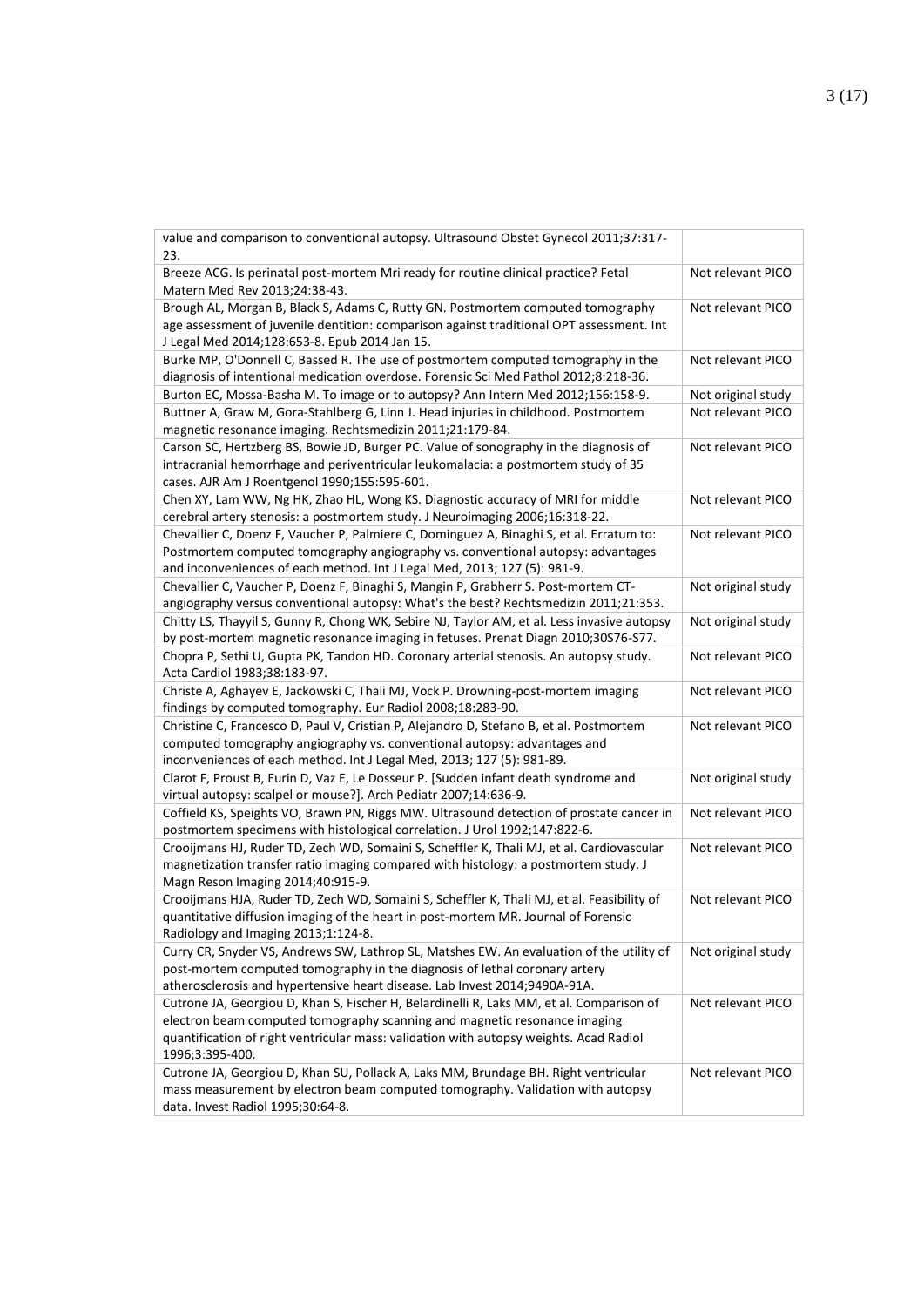| Daly B, Abboud S, Ali Z, Sliker C, Fowler D. Comparison of whole-body post mortem 3D CT<br>and autopsy evaluation in accidental blunt force traumatic death using the abbreviated                                                                                                                       | Duplicate          |
|---------------------------------------------------------------------------------------------------------------------------------------------------------------------------------------------------------------------------------------------------------------------------------------------------------|--------------------|
| injury scale classification. Forensic Sci Int 2013;225:20-6.                                                                                                                                                                                                                                            |                    |
| Davis GJ. Virtual autopsy. Forensic Sci Med Pathol 2013;9:429.                                                                                                                                                                                                                                          | Not original study |
| de Lange C, Vege A, Stake G. Radiography after unexpected death in infants and children<br>compared to autopsy. Pediatr Radiol 2007;37:159-65.                                                                                                                                                          | Not relevant PICO  |
| De Reuck J. Superficial siderosis of the central nervous system: A post-mortem 7.0 tesla<br>magnetic resonance imaging study with neuropathological correlates. J Neurol Sci<br>2013;333e165.                                                                                                           | Not original study |
| De Reuck J, Auger F, Cordonnier C, Deramecourt V, Durieux N, Pasquier F, et al.<br>Comparison of 7.0-T T(2)*-magnetic resonance imaging of cerebral bleeds in post-<br>mortem brain sections of Alzheimer patients with their neuropathological correlates.<br>Cerebrovasc Dis 2011;31:511-7.           | Not relevant PICO  |
| De Reuck J, Deramecourt V, Auger F, Durieux N, Cordonnier C, Devos D, et al. Post-<br>mortem 7.0-tesla magnetic resonance study of cortical microinfarcts in<br>neurodegenerative diseases and vascular dementia with neuropathological correlates. J<br>Neurol Sci 2014;346:85-9.                      | Not relevant PICO  |
| De Reuck J, Deramecourt V, Cordonnier C, Auger F, Durieux N, Bordet R, et al. Detection<br>of microbleeds in post-mortem brains of patients with frontotemporal lobar<br>degeneration: a 7.0-Tesla magnetic resonance imaging study with neuropathological<br>correlates. Eur J Neurol 2012;19:1355-60. | Not relevant PICO  |
| De Santis M, Salmaso R, Franco R, Righini A, Paternoster DM, Manara R. Sensitivity of<br>foetal MRI in studying the germinal matrix: Comparison with autopsy. Rivista di<br>Neuroradiologia 2006;19:180-5.                                                                                              | Not relevant PICO  |
| De-Giorgio F, Martello S, Chiarotti M, Vetrugno G. Is "toxopsy" the next step after<br>virtopsy? Leg Med (Tokyo) 2010;12:112.                                                                                                                                                                           | Not original study |
| Denzer UW, von Renteln D, Lubke A, Heinemann A, Rosch T, Puschel K, et al. Minimally<br>invasive autopsy by using postmortem endoluminal and transluminal endoscopy and EUS.<br>Gastrointest Endosc 2013;78:774-80.                                                                                     | Not relevant PICO  |
| Dirnhofer R, Jackowski C, Vock P, Potter K, Thali MJ. VIRTOPSY: minimally invasive,<br>imaging-guided virtual autopsy. Radiographics, 2006; 26 (5): 1305-33.                                                                                                                                            | Not original study |
| Donchin Y, Rivkind AI, Bar-Ziv J, Hiss J, Almog J, Drescher M. Utility of postmortem<br>computed tomography in trauma victims. J Trauma 1994;37: 552-5; discussion 55-6.                                                                                                                                | Not relevant PICO  |
| Ezawa H, Yoneyama R, Kandatsu S, Yoshikawa K, Tsujii H, Harigaya K. Introduction of<br>autopsy imaging redefines the concept of autopsy: 37 cases of clinical experience. Pathol<br>Int 2003;53:865-73.                                                                                                 | Not relevant PICO  |
| Filograna L, Thali MJ, Marchetti D. Forensic relevance of post-mortem CT imaging of the<br>haemopericardium in determining the cause of death. Leg Med (Tokyo) 2014;16:247-51.<br>Epub 2014 May 24.                                                                                                     | Not relevant PICO  |
| Fligner CL, Dighe MK. Post-mortem diagnosis: evolving a team approach. Lancet<br>2013;382:186-8.                                                                                                                                                                                                        | Not relevant PICO  |
| Franco A, Thevissen P, Coudyzer W, Develter W, Van de Voorde W, Oyen R, et al.<br>Feasibility and validation of virtual autopsy for dental identification using the Interpol<br>dental codes. J Forensic Leg Med 2013;20:248-54.                                                                        | Not relevant PICO  |
| Friedrich MJ. Can imaging help revive the autopsy? JAMA 2012;307:1471-2.                                                                                                                                                                                                                                | Not original study |
| Fryer EP, Traill ZC, Benamore RE, Roberts IS. High risk medicolegal autopsies: is a full<br>postmortem examination necessary? J Clin Pathol 2013;66:1-7.                                                                                                                                                | Not relevant PICO  |
| Furlong C, Garcia-Finana M, Puddephat M, Anderson A, Fabricius K, Eriksen N, et al.<br>Application of stereological methods to estimate post-mortem brain surface area using 3T<br>MRI. Magn Reson Imaging, 2013;31:456-65.                                                                             | Not relevant PICO  |
| Gips H, Zaitsev K, Tal S, Vasserman M, Hiss J. [Combination of imaging studies and<br>autopsy in death investigations]. Harefuah 2013;152:581-6, 625.                                                                                                                                                   | Not relevant PICO  |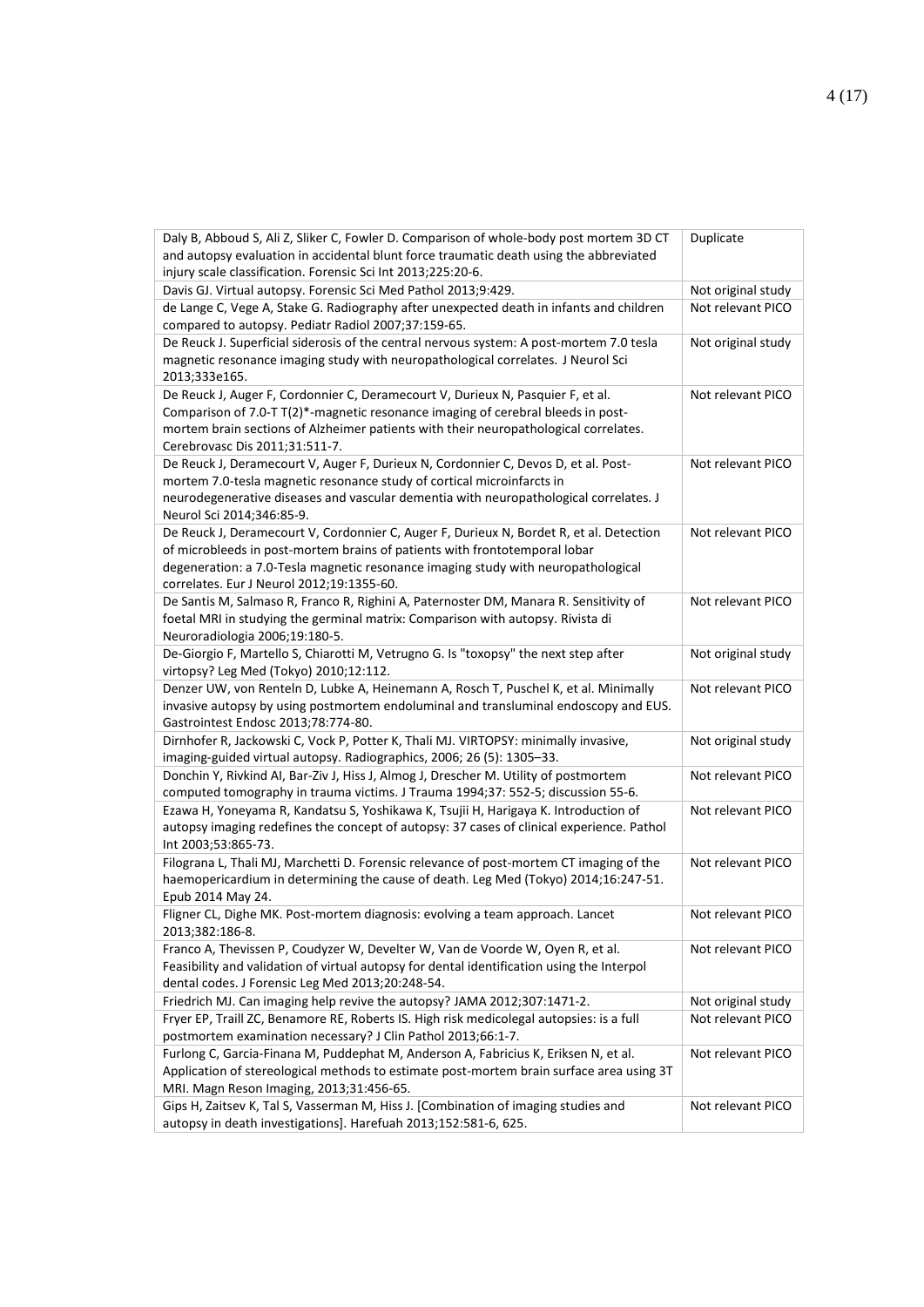| Gouw AA, Seewann A, Vrenken H, van der Flier WM, Rozemuller JM, Barkhof F, et al.                                                                        | Not relevant PICO  |
|----------------------------------------------------------------------------------------------------------------------------------------------------------|--------------------|
| Heterogeneity of white matter hyperintensities in Alzheimer's disease: post-mortem                                                                       |                    |
| quantitative MRI and neuropathology. Brain 2008;131:3286-98.                                                                                             |                    |
| Grabherr S, Grimm J, Dominguez A, Vanhaebost J, Mangin P. Advances in post-mortem CT-<br>angiography. Br J Radiol 2014;87:20130488.                      | Not relevant PICO  |
| Grabherr S, Michaud K, Doenz F, Mangin P. Visualization of myocardial infarction in post-                                                                | Not original study |
| mortem CT-angiography. Rechtsmedizin 2011;21:354.                                                                                                        |                    |
| Grabherr S, Widmer C, Iglesias K, Sporkert F, Augsburger M, Mangin P, et al. Postmortem                                                                  | Not relevant PICO  |
| biochemistry performed on vitreous humor after postmortem CT-angiography. Leg Med                                                                        |                    |
| (Tokyo) 2012;14:297-303.                                                                                                                                 |                    |
| Hametner S, Yao B, Van Gelderen P, Merkle H, Lassmann H, Cantor FK, et al. Imaging                                                                       | Not original study |
| cortical lesions in multiple sclerosis brains-a combined post-mortem 7 Tesla MRI and                                                                     |                    |
| histopathological study. Multiple Sclerosis 2012;18:349.                                                                                                 |                    |
| Harcke HT, Levy AD, Abbott RM, Mallak CT, Getz JM, Champion HR, et al. Autopsy                                                                           | Not relevant PICO  |
| radiography: digital radiographs (DR) vs multidetector computed tomography (MDCT) in                                                                     |                    |
| high-velocity gunshot-wound victims. Am J Forensic Med Pathol 2007;28:13-9.                                                                              |                    |
| Harrington DE, Sayre EA. Managed care and measuring medical outcomes: did the rise of                                                                    | Not relevant PICO  |
| HMOs contribute to the fall in the autopsy rate? Soc Sci Med 2010;70:191-8.                                                                              |                    |
| Hartnett KM. Analysis of age-at-death estimation using data from a new, modern autopsy                                                                   | Not relevant PICO  |
| sample-part II: sternal end of the fourth rib. J Forensic Sci 2010;55:1152-6.                                                                            |                    |
| Hartnett KM. Analysis of age-at-death estimation using data from a new, modern autopsy                                                                   | Not relevant PICO  |
| sample-part I: pubic bone. J Forensic Sci 2010;55:1145-51.                                                                                               |                    |
| Hatch G, Ruder T, Ampanozi G, Zech WD, Gotsmy W, Preiss U, et al. Cardiopulmonary                                                                        | Not original study |
| resuscitation related changes in post mortem magnetic resonance and computed                                                                             |                    |
| tomography. Rechtsmedizin 2010;20:310.<br>Hauerberg L, Skibsted L, Graem N, Maroun LL. Correlation between prenatal diagnosis by                         | Not relevant PICO  |
| ultrasound and fetal autopsy findings in second-trimester abortions. Acta Obstet Gynecol                                                                 |                    |
| Scand 2012;91:386-90.                                                                                                                                    |                    |
| Hayakawa M, Yamamoto S, Motani H, Yajima D, Sato Y, Iwase H. Does imaging technology                                                                     | Not relevant PICO  |
| overcome problems of conventional postmortem examination? A trial of computed                                                                            |                    |
| tomography imaging for postmortem examination. Int J Legal Med 2006;120:24-6.                                                                            |                    |
| Hayashi T, Oesterhelweg L, Hartwig S, Tsokos M. Postmortem computed tomography                                                                           | Not original study |
| imaging of hangman's fracture. Rechtsmedizin 2012;22:314.                                                                                                |                    |
| Heard BE. Pathology of hearts after aortocoronary saphenous vein bypass grafting for                                                                     | Not relevant PICO  |
| coronary artery disease, studied by post-mortem coronary angiography. Br Heart J                                                                         |                    |
| 1976;38:838-59.                                                                                                                                          |                    |
| Heinemann A, Kammal M, Schuttfort V, Dietrich N, Uhle W, Vogel H. Increasing cerebral                                                                    | Not original study |
| edema in the post-mortem period: Results from sequential imaging. Rechtsmedizin                                                                          |                    |
| 2011;21:362.                                                                                                                                             |                    |
| Hellinger JC, Morrison W, Epelman M. Pediatric forensic radiology with MRI and CT: Early                                                                 | Not original study |
| virtual autopsy experience. Pediatr Radiol 2010;40:579.                                                                                                  |                    |
| Higginbotham-Jones J, Ward A. Forensic radiology: The role of cross-sectional imaging in<br>virtual post-mortem examinations. Radiography 2014;20:87-90. | Not original study |
| Holleran L. Postmortem diffusion imaging and polarized light microscopy to measure                                                                       | Not original study |
| microstructural organisation of the human brain and deficits in chronic schizophrenia.                                                                   |                    |
| Biol Psychiatry 2014;75:149S.                                                                                                                            |                    |
| Hollinger A, Christe A, Thali MJ, Kneubuehl BP, Oesterhelweg L, Ross S, et al. Incidence of                                                              | Not relevant PICO  |
| auditory ossicle luxation and petrous bone fractures detected in post-mortem multislice                                                                  |                    |
| computed tomography (MSCT). Forensic Sci Int 2009;183:60-6.                                                                                              |                    |
| Holzgreve H. Autopsy: CT scan replaces the pathologist? MMW-Fortschritte der Medizin                                                                     | Not original study |
| 2012;154:42.                                                                                                                                             |                    |
| Hooper AD. A new approach to upper cervical injuries. J Forensic Sci 1979;24:39-45.                                                                      | Not relevant PICO  |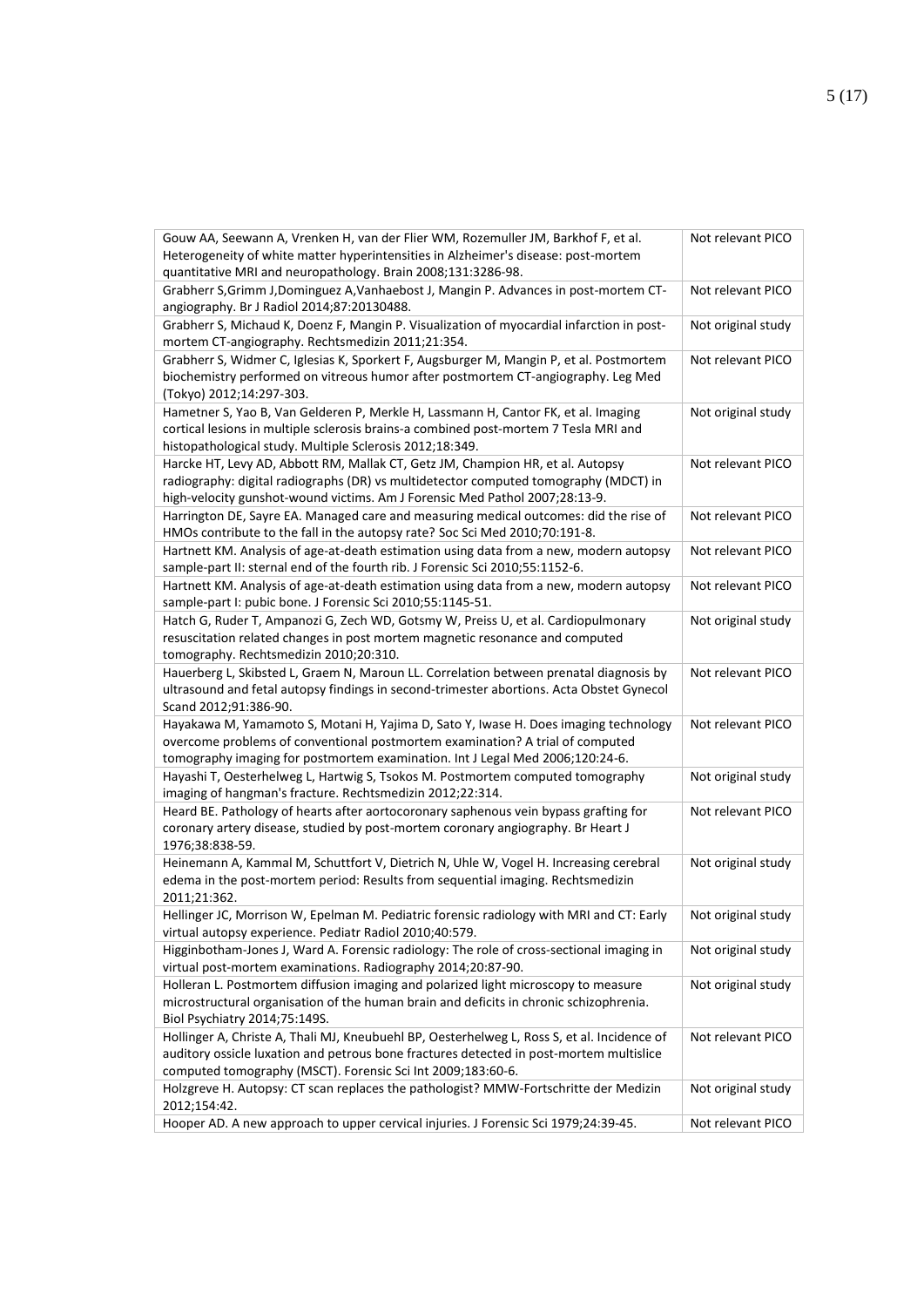| Hooshmand B, Polvikoski T, Kivipelto M, Tanskanen M, Myllykangas L, Erkinjuntti T, et al.<br>Plasma homocysteine, Alzheimer and cerebrovascular pathology: a population-based<br>autopsy study. Brain 2013;136:2707-16.                                                                                                                  | Not relevant PICO  |
|------------------------------------------------------------------------------------------------------------------------------------------------------------------------------------------------------------------------------------------------------------------------------------------------------------------------------------------|--------------------|
| Huisman TA. Magnetic resonance imaging: an alternative to autopsy in neonatal death?<br>Semin Neonatol 2004;9:347-53.                                                                                                                                                                                                                    | Not original study |
| Hutchins GM, Bulkley BH, Ridolfi RL, Griffith LS, Lohr FT, Piasio MA. Correlation of<br>coronary arteriograms and left ventriculograms with postmortem studies. Circulation<br>1977;56:32-7.                                                                                                                                             | Not relevant PICO  |
| Hyodoh H, Sato T, Onodera M, Washio H, Hasegawa T, Hatakenaka M. Vascular<br>measurement changes observed using postmortem computed tomography. Jpn J Radiol<br>2012;30:840-5.                                                                                                                                                           | Not relevant PICO  |
| Hyodoh H, Watanabe S, Katada R, Hyodoh K, Matsumoto H. Postmortem computed<br>tomography lung findings in fatal of hypothermia. Forensic Sci Int 2013;231:190-4.                                                                                                                                                                         | Not relevant PICO  |
| lino M, O'Donnell C. Postmortem computed tomography findings of upper airway<br>obstruction by food. J Forensic Sci 2010;55:1251-8.                                                                                                                                                                                                      | Not original study |
| Iizuka K, Sakamoto N, Shiotani S, Komatsuzaki A. Feasibility of resuscitation contrast-<br>enhanced postmortem computed tomography using cardiopulmonary resuscitation<br>technique with chest compression immediately after death. Springerplus 2013;2663.                                                                              | Not relevant PICO  |
| Imai Y, Hasegawa I, Yamashita T, Osawa M, Nakamura N. [110th Scientific Meeting of the<br>Japanese Society of Internal Medicine: Panel discussion: Development of a social system<br>for the best medical quality and security: 2. Application of autopsy imaging and present<br>situation]. Nihon Naika Gakkai Zasshi 2013;102:2325-30. | Not relevant PICO  |
| Inokuchi G, Yajima D, Hayakawa M, Motomura A, Chiba F, Torimitsu S, et al. The utility of<br>postmortem computed tomography selective coronary angiography in parallel with<br>autopsy. Forensic Sci Med Pathol 2013;9:506-14.                                                                                                           | Not relevant PICO  |
| Inokuchi G, Yajima D, Hayakawa M, Motomura A, Chiba F, Torimitsu S, et al. Postmortem<br>dynamic cerebral angiography for detecting aneurysm and bleeding sites in cases of<br>subarachnoid hemorrhage. Forensic Sci Med Pathol 2014;10:487-95.                                                                                          | Not relevant PICO  |
| Ishida M, Gonoi W, Hagiwara K, Takazawa Y, Akahane M, Fukayama M, et al. Postmortem<br>changes of the thyroid on computed tomography. Leg Med 2011;13:318-22.                                                                                                                                                                            | Not relevant PICO  |
| Ishikawa N, Nishida A, Miyamori D, Kubo T, Ikegaya H. Estimation of postmortem time<br>based on aorta narrowing in CT imaging. J Forensic Leg Med 2013;20:1075-7.                                                                                                                                                                        | Not relevant PICO  |
| Iwase H, Yamamoto S, Yajima D, Hayakawa M, Kobayashi K, Otsuka K, et al. Can cervical<br>spine injury be correctly diagnosed by postmortem computed tomography? Leg Med<br>(Tokyo) 2009;11:168-74.                                                                                                                                       | Not original study |
| Iyengar S, Gosling O, Morgan-Hughes G, Roberts I, Roobottom C. Diagnostic accuracy of<br>post-mortem cardiac imaging (PMI) in the assessment of cardiac cause of sudden death:<br>Radiology-pathology correlation. J Cardiovasc Comput Tomogr 2011;5:S74.                                                                                | Not original study |
| Jackowski C. Special issue on postmortem imaging 2013. Forensic Sci Int 2013;225:1-2.                                                                                                                                                                                                                                                    | Not original study |
| Jackowski C, Christe A, Sonnenschein M, Aghayev E, Thali MJ. Postmortem unenhanced<br>magnetic resonance imaging of myocardial infarction in correlation to histological<br>infarction age characterization. Eur Heart J 2006;27:2459-67.                                                                                                | Not relevant PICO  |
| Jackowski C, Grabherr S, Schwendener N. Pulmonary thrombembolism as cause of death<br>on unenhanced postmortem 3T MRI. Eur Radiol 2013;23:1266-70.                                                                                                                                                                                       | Not relevant PICO  |
| Jackowski C, Schwendener N, Keller-Sutter M, Persson A. Myocardial infarction visualized<br>by post-mortem 3T magnetic resonance imaging - Do we see the sudden cardiac death?<br>Rechtsmedizin 2011;21:358.                                                                                                                             | Not original study |
| Jacobs RS, Kong WM, Hazell S, Osborn MR. MRI autopsy: A suitable alternative for post-<br>mortem analysis of the foetal CNS? Journal of Pathology 2012;226 Suppl 1 (S8).                                                                                                                                                                 | Not original study |
| Jeffery A, Raj V, Morgan B, West K, Rutty GN. The criminal justice system's considerations<br>of so-called near-virtual autopsies: the East Midlands experience. J Clin Pathol<br>2011;64:711-7.                                                                                                                                         | Not relevant PICO  |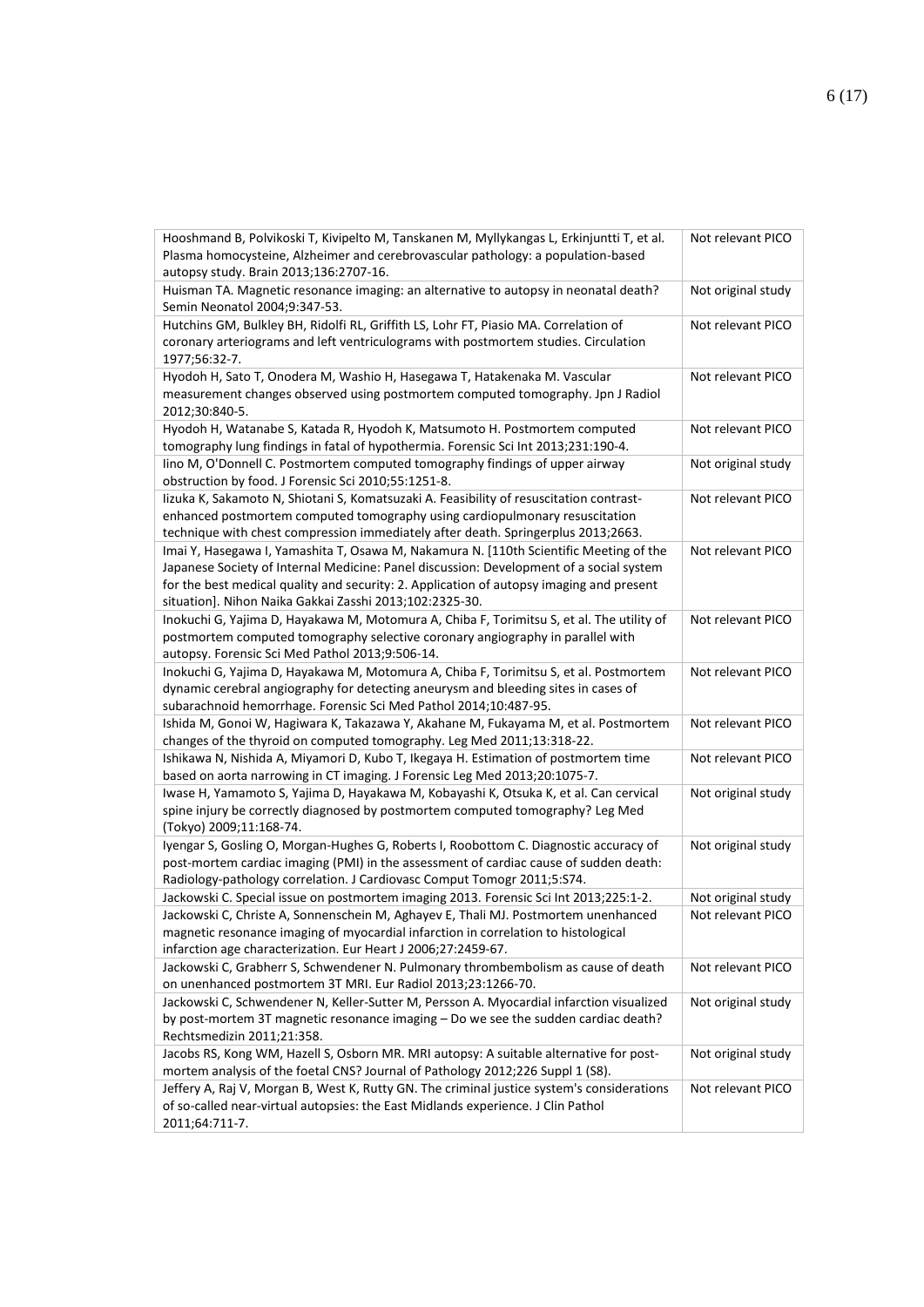| Johnson PC, Hunt SJ, Drayer BP. Human cerebral gliomas: correlation of postmortem MR<br>imaging and neuropathologic findings. Radiology 1989;170:211-7.                                                                                     | Not relevant PICO  |
|---------------------------------------------------------------------------------------------------------------------------------------------------------------------------------------------------------------------------------------------|--------------------|
| Jonasson JG, Bjornsson J. Autopsy: clinicopathological concordance and imaging<br>techniques. IARC Sci Publ 1991;(112):91-8.                                                                                                                | Not relevant PICO  |
| Jonkman LE, Fleysher L, Geurts JJG, Inglese M. Ultra-high field MRI visualisation and<br>characterization of grey matter lesions in post-mortem multiple sclerosis samples.<br>Multiple Sclerosis 2013;19:176-7.                            | Not original study |
| Jonkman LE, Lopez Soriano A, Vrenken H, Van Der Valk P, Barkhof F, Geurts JJG. Can MS<br>lesion stages be distinguished with MRI? A postmortem MRI and histopathology study.<br>Multiple Sclerosis 2014;20:280.                             | Not original study |
| Kalifa G, Barbet JP, Labbe F, Houette A, Sellier N. Value of systematic post mortem<br>radiographic examinations of fetuses-400 cases. Pediatr Radiol 1989;19:111-3.                                                                        | Not relevant PICO  |
| Karhunen PJ, Penttila A, Erkinjuntti T. Arteriovenous malformation of the brain: imaging<br>by postmortem angiography. Forensic Sci Int 1990;48:9-19.                                                                                       | Not relevant PICO  |
| Karhunen PJ, Servo A. Sudden fatal or non-operable bleeding from ruptured intracranial<br>aneurysm. Evaluation by post-mortem angiography with vulcanising contrast medium. Int<br>J Legal Med 1993;106:55-9.                               | Not relevant PICO  |
| Katorza E, Salem Y, Shashar D, Gilboa Y, Achiron R, Hoffmann C. Virtual angiography of<br>the fetal brain using postmortem MRI. Ultrasound Obstet Gynecol 2014;43:111-2.                                                                    | Not original study |
| Kawasumi Y, Kawabata T, Sugai Y, Usui A, Hosokai Y, Sato M, et al. Assessment of the<br>relationship between drowning and fluid accumulation in the paranasal sinuses on post-<br>mortem computed tomography. Eur J Radiol 2012;81:3953-5.  | Not relevant PICO  |
| Kempter M, Ross S, Spendlove D, Flach PM, Preiss U, Thali MJ, et al. Post-mortem imaging<br>of laryngohyoid fractures in strangulation incidents: first results. Leg Med (Tokyo)<br>2009;11:267-71.                                         | Not relevant PICO  |
| Kirchhoff S, Fischer F, Grimm J. Is post-mortem CT of the dentition adequate for correct<br>forensic identification? Comparison of dental computed tomography and visual dental<br>record. Int J Legal Med 2010;124:257-8; author reply 59. | Not original study |
| Kleinman PK, Marks SC, Jr., Nimkin K, Rayder SM, Kessler SC. Rib fractures in 31 abused<br>infants: postmortem radiologic-histopathologic study. Radiology 1996;200:807-10.                                                                 | Not relevant PICO  |
| Kleinman PK, Marks SC, Jr., Richmond JM, Blackbourne BD. Inflicted skeletal injury: a<br>postmortem radiologic-histopathologic study in 31 infants. AJR Am J Roentgenol<br>1995;165:647-50.                                                 | Not relevant PICO  |
| Kluhs L, Teichgraber UK, Schneider U, Ludwig WD, Dorken B, Benter T. [Accuracy of the<br>sonographic determination of the splenic weight in comparison with the weight at<br>autopsy]. Rofo 2003;175:532-5.                                 | Not relevant PICO  |
| Kluza P, Wozniak K, Moskala A, Rzepecka-Wozniak E. Application of post mortem<br>computed tomography angiography (PMCTA) for evaluation of lower extremities injuries<br>in case pedestrian - Car accidents. Rechtsmedizin 2014;24:362.     | Not original study |
| Kumari N, Pradhan M, Shankar VH, Krishnani N, Phadke SR. Post-mortem examination of<br>prenatally diagnosed fatal renal malformation. J Perinatol 2008;28:736-42.                                                                           | Not relevant PICO  |
| Lardi C, De Froidmont S, Doenz F, Zerlauth JB, Rinaldi A, Mangin P, et al. Dynamic<br>investigation of the aorta by post-mortem multi-phase CT-angiography. Rechtsmedizin<br>2012;22:318.                                                   | Not original study |
| Laurent PE, Coulange M, Mancini J, Bartoli C, Desfeux J, Piercecchi-Marti MD, et al.<br>Postmortem CT appearance of gas collections in fatal diving accidents. AJR Am J<br>Roentgenol 2014;203:468-75.                                      | Not relevant PICO  |
| Le Blanc-Louvry I, Thureau S, Duval C, Papin-Lefebvre F, Thiebot J, Dacher JN, et al. Post-<br>mortem computed tomography compared to forensic autopsy findings: a French<br>experience. Eur Radiol 2013;23:1829-35.                        | Not relevant PICO  |
| Lequin MH, Huisman TA. Postmortem MR imaging in the fetal and neonatal period. Magn<br>Reson Imaging Clin N Am 2012;20:129-43.                                                                                                              | Not relevant PICO  |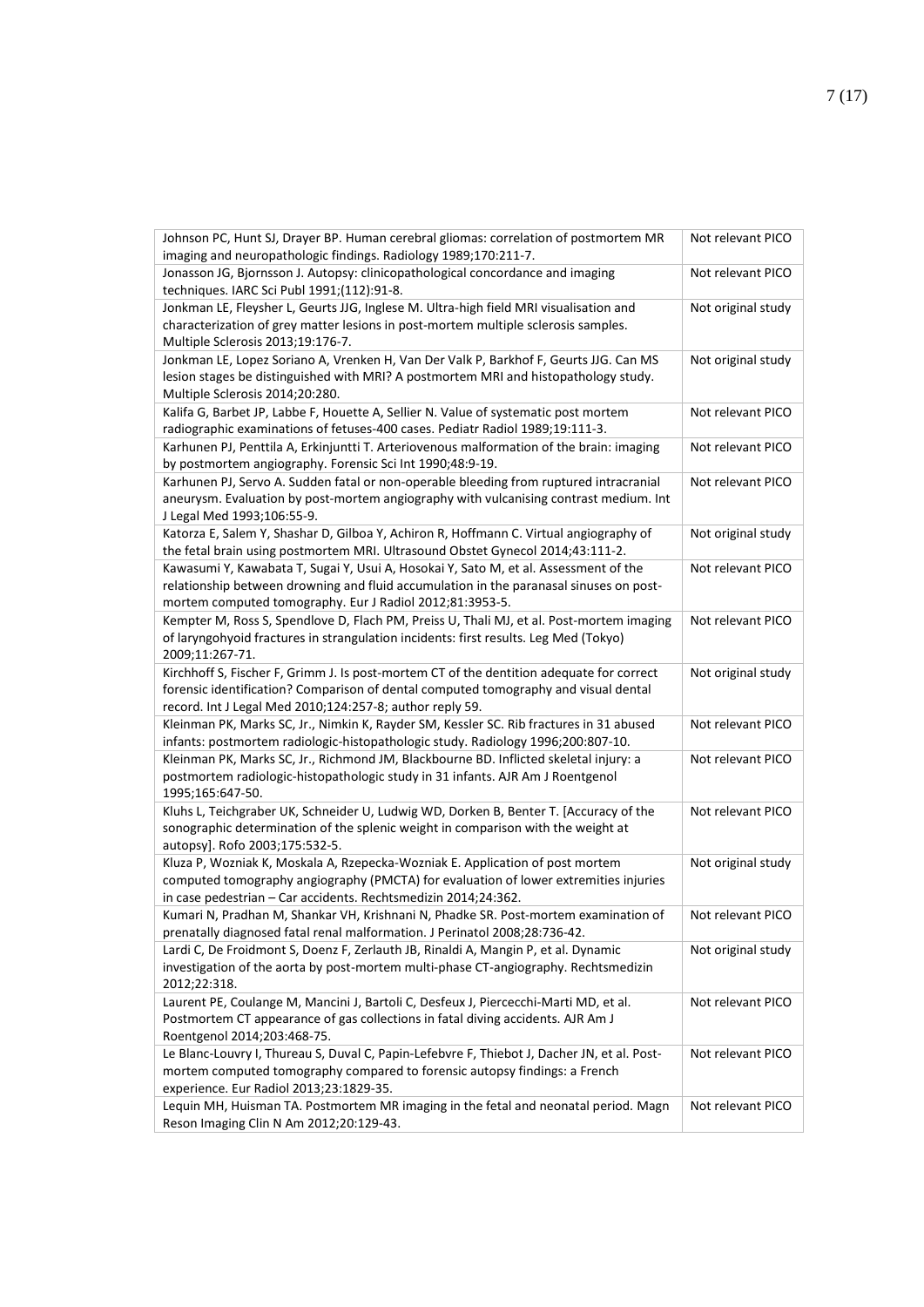| Leth PM. Computerized tomography used as a routine procedure at postmortem<br>investigations. Am J Forensic Med Pathol 2009;30:219-22.                                                                                                                                                              | Not relevant PICO  |
|-----------------------------------------------------------------------------------------------------------------------------------------------------------------------------------------------------------------------------------------------------------------------------------------------------|--------------------|
| Leth PM. Virtual autopsy. Forensic Sci Med Pathol 2013;9:432.                                                                                                                                                                                                                                       | Not original study |
| Leth PM, Worm-Leonhard M. Tablet residues in stomach content found by routine post-<br>mortem CT. Forensic Sci Int, 2008;179: e16-e17.                                                                                                                                                              | Not original study |
| Levy AD, Harcke HT, Getz JM, Mallak CT, Caruso JL, Pearse L, et al. Virtual autopsy: two-<br>and three-dimensional multidetector CT findings in drowning with autopsy comparison.<br>Radiology 2007;243:862-8.                                                                                      | Not original study |
| Levy G, Goldstein L, Blachar A, Apter S, Barenboim E, Bar-Dayan Y, et al. Postmortem<br>computed tomography in victims of military air mishaps: radiological-pathological<br>correlation of CT findings. Isr Med Assoc J 2007;9:699-702.                                                            | Not relevant PICO  |
| Lo Re G, Vernuccio F, Galfano MC, Picone D, Milone L, La Tona G, et al. Role of virtopsy in<br>the post-mortem diagnosis of drowning. Radiol Med 2015;120:304-8. Epub 2014 Jul 11.                                                                                                                  | Not relevant PICO  |
| Lorkiewicz-Muszynska D, Kociemba W, Zaba C, Labecka M, Koralewska-Kordel M, Abreu-<br>Glowacka M, et al. The conclusive role of postmortem computed tomography (CT) of the<br>skull and computer-assisted superimposition in identification of an unknown body. Int J<br>Legal Med 2013;127:653-60. | Not original study |
| Ludwig B, Becker K, Rutter G. Postmortem CT and autopsy in perinatal intracranial<br>hemorrhage. AJNR Am J Neuroradiol 1983;4:27-36.                                                                                                                                                                | Not relevant PICO  |
| Maeda H,Zhu BL,Ishikawa T,Quan L, Michiue T. Significance of postmortem biochemistry<br>in determining the cause of death. Leg Med (Tokyo) 2009; 11 Suppl 1S46-9.                                                                                                                                   | Not relevant PICO  |
| Makino Y, Shimofusa R, Hayakawa M, Yajima D, Inokuchi G, Motomura A, et al. Massive<br>gas embolism revealed by two consecutive postmortem computed-tomography<br>examinations. Forensic Sci Int 2013;231:e4-10.                                                                                    | Not relevant PICO  |
| Martin H, Martin D, Tingberg B, Flodmark O. The virtual cranial autopsy. Pediatr Radiol<br>2009;39 Suppl 3 (S509-S10).                                                                                                                                                                              | Not original study |
| McAleese KE, Firbank M, Hall R, Walker L, Keers S, Hunter D, et al. Magnetic resonance<br>imaging detects subcortical vascular pathology in postmortem brains. Clin Neuropathol<br>2012;31:275-6.                                                                                                   | Not original study |
| McAleese KE, Firbank M, Hunter D, Sun L, Hall R, Neal JW, et al. Magnetic resonance<br>imaging of fixed post mortem brains reliably reflects subcortical vascular pathology of<br>frontal, parietal and occipital white matter. Neuropathol Appl Neurobiol 2013;39:485-97.                          | Duplicate          |
| McAuliffe F, Chitayat D, Halliday W, Keating S, Shah V, Fink M, et al.<br>Rhombencephalosynapsis: prenatal imaging and autopsy findings. Ultrasound Obstet<br>Gynecol 2008;31:542-8.                                                                                                                | Not relevant PICO  |
| McClintock DS, Bakst JB, Taxy JB. Use of web-based, high definition autopsy videos to<br>improve resident training and medical student teaching. Laboratory Investigation 2010;90<br>Suppl 1 (124A).                                                                                                | Not original study |
| McKay I, Sinclair J, Scott R, Duncan JG. Radiologic and postmortem survey of abdominal<br>lesions. With special reference to lesions of urinary tract. Urology 1974;4:274-7.                                                                                                                        | Not relevant PICO  |
| Michaud K, Grabherr S, Jackowski C, Bollmann MD, Doenz F, Mangin P. Postmortem<br>imaging of sudden cardiac death. Int J Legal Med 2014;128:127-37. Epub 2013 Jan 16.                                                                                                                               | Not original study |
| Michaud K, Grabherr S, Mangin P. Postmortem CT-angiography of coronary arteries in<br>cases of sudden cardiac deaths. Virchows Archiv 2013;463:196.                                                                                                                                                 | Not original study |
| Michiue T, Ishikawa T, Sakoda S, Quan L, Li DR, Kamikodai Y, et al. Cardiothoracic ratio in<br>postmortem chest radiography with regard to the cause of death. Leg Med (Tokyo)<br>2010;12:73-8.                                                                                                     | Not relevant PICO  |
| Michiue T, Sakurai T, Ishikawa T, Oritani S, Maeda H. Quantitative analysis of pulmonary<br>pathophysiology using postmortem computed tomography with regard to the cause of<br>death. Forensic Sci Int 2012;220:232-8.                                                                             | Not original study |
| Miller KL, Stagg CJ, Douaud G, Jbabdi S, Smith SM, Behrens TE, et al. Diffusion imaging of<br>whole, post-mortem human brains on a clinical MRI scanner. Neuroimage 2011;57:167-<br>81.                                                                                                             | Not relevant PICO  |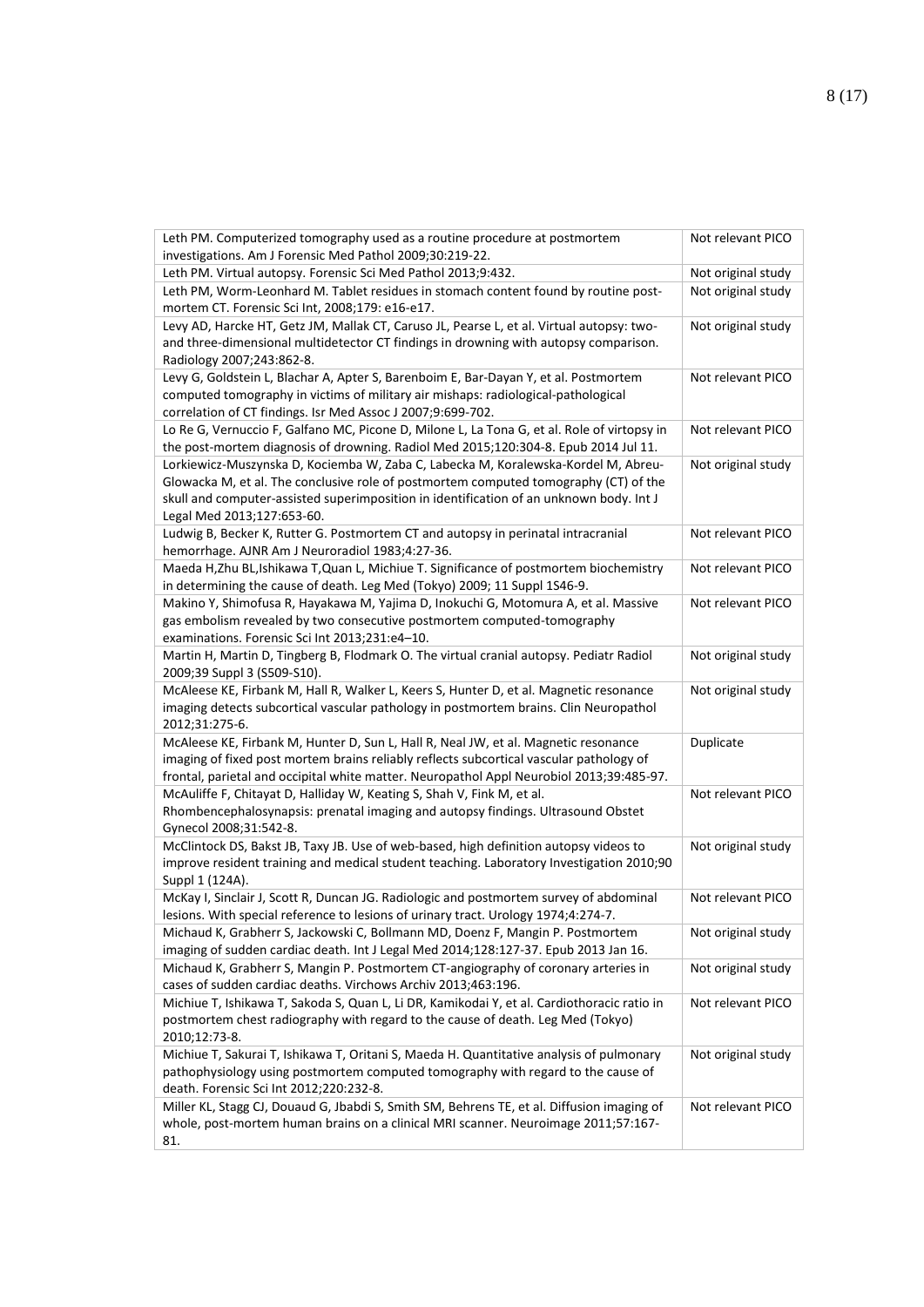| Miller S, Sebire N, Chitty L. The phenomenon of the postmortem shrinking ventricles: The<br>role of fetal or postmortem MRI. Prenat Diagn 2012;3248-9.                                                                                                                                               | Not original study |
|------------------------------------------------------------------------------------------------------------------------------------------------------------------------------------------------------------------------------------------------------------------------------------------------------|--------------------|
| Mitrofanova L, Mitrofanov N, Lebedev D, Gordeeva M. Intravital and postmortem<br>morphological studies and magnetic resonance imaging of 80 cases of arrhythmogenic<br>right ventricular dysplasia. Virchows Archiv 2013;463:194.                                                                    | Not relevant PICO  |
| Morgan B, Adlam D, Robinson C, Pakkal M, Rutty GN. Adult post-mortem imaging in<br>traumatic and cardiorespiratory death and its relation to clinical radiological imaging. Br J<br>Radiol 2014;87:20130662                                                                                          | Not relevant PICO  |
| Morgan B, Biggs MJ, Barber J, Raj V, Amoroso J, Hollingbury FE, et al. Accuracy of targeted<br>post-mortem computed tomography coronary angiography compared to assessment of<br>serial histological sections. Int J Legal Med 2013;127:809-17.                                                      | Duplicate          |
| Moskala A, Wozniak K, Kluza P, Rzepecka-Wozniak E. Characteristics of injuries in victims<br>of motorcycle accidents on the basis of post-mortem computed tomography (PMCT) in<br>confrontation to the conventional forensic autopsy. Rechtsmedizin, 2014;24:358-9.                                  | Not original study |
| Motomura A, Inokuchi G, Yajima D, Hayakawa M, Makino Y, Chiba F, et al. Observation of<br>vertebral artery damage using angioscopy in autopsy cases. Int J Legal Med 2014;128:979-<br>85.                                                                                                            | Not relevant PICO  |
| Murken DR, Ding M, Branstetter BFt, Nichols L. Autopsy as a quality control measure for<br>radiology, and vice versa. AJR Am J Roentgenol 2012;199:394-401.                                                                                                                                          | Not relevant PICO  |
| Nelson B. A bloodless coup?: Already a force in forensic pathology, virtual autopsies may<br>be edging toward the hospital. Cancer Cytopathol 2013;121:405-6.                                                                                                                                        | Not original study |
| Newcombe J, Hawkins CP, Henderson CL, Patel HA, Woodroofe MN, Hayes GM, et al.<br>Histopathology of multiple sclerosis lesions detected by magnetic resonance imaging in<br>unfixed postmortem central nervous system tissue. Brain 1991;114:1013-23.                                                | Not relevant PICO  |
| Nijeholt GJ, Bergers E, Kamphorst W, Bot J, Nicolay K, Castelijns JA, et al. Post-mortem<br>high-resolution MRI of the spinal cord in multiple sclerosis: a correlative study with<br>conventional MRI, histopathology and clinical phenotype. Brain 2001;124:154-66.                                | Not relevant PICO  |
| Nishihara K, Sugihara S, Morioka N, Tsukamoto K, Ogawa T, Sato S. Evaluation of autopsy<br>imaging (postmortem CT) to presume causes of death. Japanese Journal of Clinical<br>Radiology 2010;55:1151-6.                                                                                             | Not relevant PICO  |
| Noda Y, Yoshimura K, Tsuji S, Ohashi A, Kawasaki H, Kaneko K, et al. Postmortem<br>computed tomography imaging in the investigation of nontraumatic death in infants and<br>children. Biomed Res Int 2013;:327903. Epub 2013 Sep 4.                                                                  | Not relevant PICO  |
| Obenauer S, Herold T, Fischer U, Fadjasch G, Koebke J, Grabbe E, et al. Evaluation of<br>injuries of the upper cervical spine in a post-mortem study with digital radiography, CT<br>and MRI. RoFo Fortschritte auf dem Gebiet der Rontgenstrahlen und der Bildgebenden<br>Verfahren 1999;171:473-9. | Not relevant PICO  |
| O'Donnell CJ, Woodford N. Imaging the dead. Can supplement but not replace autopsy in<br>medicolegal death investigation. BMJ. 2010;341:c7415.                                                                                                                                                       | Not original study |
| O'Donoghue K, O'Regan KN, Sheridan CP, O'Connor OJ, Benson J, McWilliams S, et al.<br>Investigation of the role of computed tomography as an adjunct to autopsy in the<br>evaluation of stillbirth. Eur J Radiol 2012;81:1667-75.                                                                    | Not relevant PICO  |
| Oehmichen M, Gehl HB, Meissner C, Petersen D, Hoche W, Gerling I, et al. Forensic<br>pathological aspects of postmortem imaging of gunshot injury to the head:<br>documentation and biometric data. Acta Neuropathol 2003;105:570-80.                                                                | Not relevant PICO  |
| Oesterhelweg L, Bolliger SA, Thali MJ, Ross S. Virtopsy: postmortem imaging of laryngeal<br>foreign bodies. Arch Pathol Lab Med 2009;133:806-10.                                                                                                                                                     | Not relevant PICO  |
| Ohlsson A, Fong K, Rose T, Hannah M, Black D, Heyman Z, et al. Prenatal ultrasonic<br>prediction of autopsy-proven pulmonary hypoplasia. Am J Perinatol 1992;9:334-7.                                                                                                                                | Not relevant PICO  |
| Okudera T, Uemura K, Nakajima K. Primary pontine hemorrhage: Correlations of<br>pathologic features with postmortem microangiographic, and vertebral angiographic<br>studies. Mt Sinai J Med 1978;45:305-21.                                                                                         | Not relevant PICO  |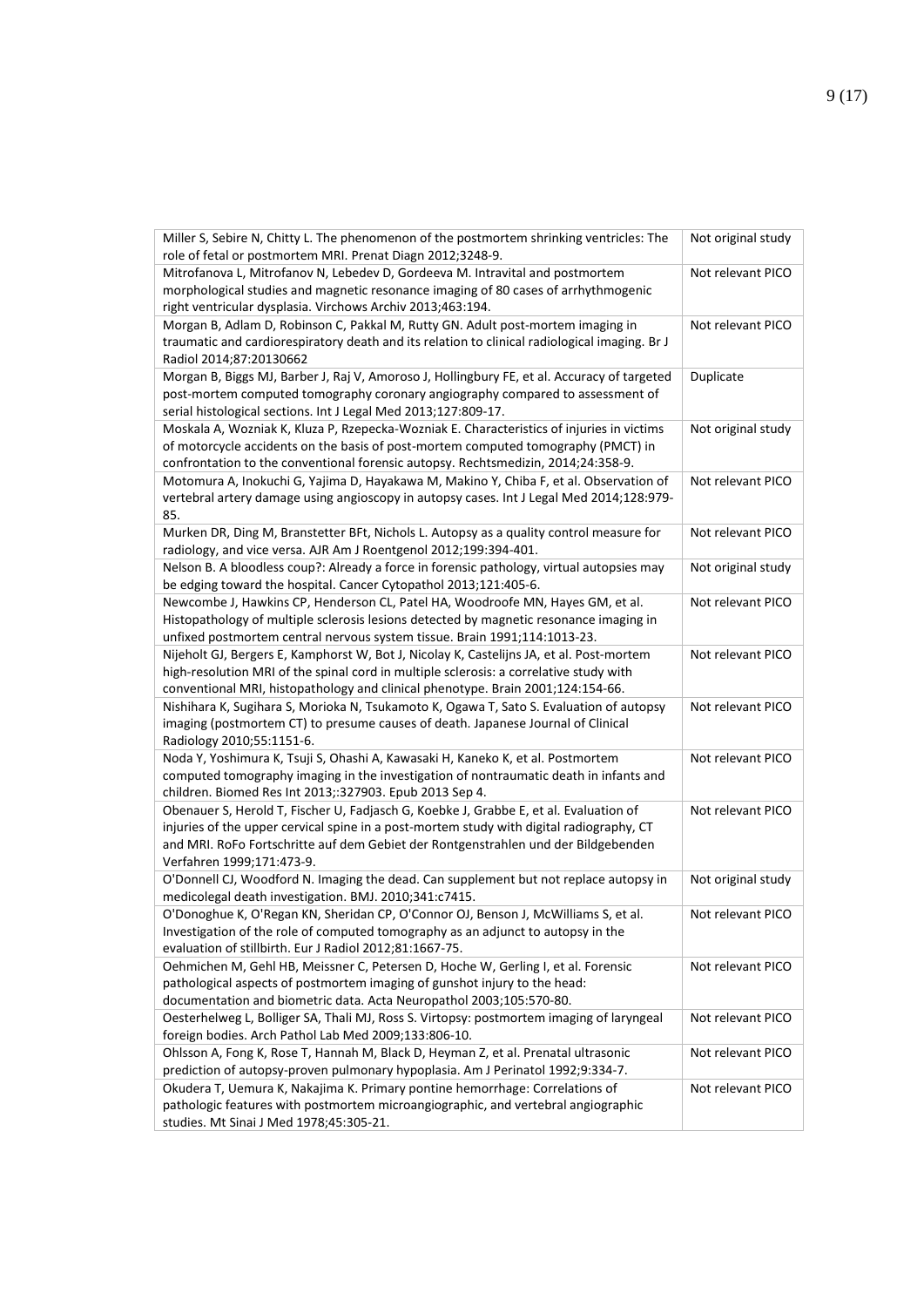| Ormstad K, Rajs J, Calissendorff B, Ahlberg NE. Difference between in vivo and<br>postmortem distances between anterior chest and heart surface. A combined autopsy                                                                                                                | Not relevant PICO  |
|------------------------------------------------------------------------------------------------------------------------------------------------------------------------------------------------------------------------------------------------------------------------------------|--------------------|
| and in vivo computerized tomography study. Am J Forensic Med Pathol 1984;5:31-5.<br>Owais AE, Wilson TR, Khan SA, Jaidev J, Renwick I, Mitchell C, et al. Could pre-mortem<br>computerised tomography scans reduce the need for coroner's post-mortem                              | Not relevant PICO  |
| examinations? Ann R Coll Surg Engl 2010;92:422-4.                                                                                                                                                                                                                                  |                    |
| Oyake Y, Aoki T, Shiotani S, Kohno M, Ohashi N, Akutsu H, et al. Postmortem computed<br>tomography for detecting causes of sudden death in infants and children: retrospective<br>review of cases. Radiat Med 2006;24:493-502.                                                     | Not relevant PICO  |
| Pahi J, Phadke SR, Halder A, Gupta A, Pandey R, Agarwal SS. Does autopsy of antenatally<br>diagnosed malformed foetuses aid genetic counselling? Natl Med J India 1998;11:169-70.                                                                                                  | Not relevant PICO  |
| Palmiere C, Binaghi S, Doenz F, Bize P, Chevallier C, Mangin P, et al. Detection of<br>hemorrhage source: the diagnostic value of post-mortem CT-angiography. Forensic Sci Int<br>2012;222:33-9.                                                                                   | Not relevant PICO  |
| Pape KE, Bennett-Britton S, Szymonowicz W, Martin DJ, Fitz CR, Becker L. Diagnostic<br>accuracy of neonatal brain imaging: a postmortem correlation of computed tomography<br>and ultrasound scans. J Pediatr 1983;102:275-80.                                                     | Not relevant PICO  |
| Patowary A. The fourth incision: a cosmetic autopsy incision technique. Am J Forensic<br>Med Pathol 2010;31:37-41.                                                                                                                                                                 | Not original study |
| Patriquin L, Kassarjian A, Barish M, Casserley L, O'Brien M, Andry C, et al. Postmortem<br>whole-body magnetic resonance imaging as an adjunct to autopsy: preliminary clinical<br>experience. J Magn Reson Imaging 2001;13:277-87.                                                | Not relevant PICO  |
| Pluchinotta FR, Porayette P, Zaidi AH, Baci J, Teot L, Sanders SP, et al. Postmortem<br>imaging in congenital heart disease: preliminary experience. Acta Radiol 2014.[Epub<br>ahead of print].                                                                                    | Not relevant PICO  |
| Polacco M, Sedati P, Arena V, Pascali VL, Zobel BB, Oliva A, et al. Visualization of<br>myocardial infarction by post-mortem single-organ coronary computed tomography: a<br>feasibility study. Int J Legal Med 2014 Sep 24. [Epub ahead of print].                                | Not relevant PICO  |
| Pollanen MS, Woodford N. Virtual autopsy: time for a clinical trial. Forensic Sci Med<br>Pathol 2013;9:427-8.                                                                                                                                                                      | Not original study |
| Poulsen K, Simonsen J. [CT-scanning as a routine examination before Medico-Legal<br>autopsy]. Ugeskr Laeger 2007;169:3298-9.                                                                                                                                                       | Not relevant PICO  |
| Precht H, Leth PM, Thygesen J, Hardt-Madsen M, Nielsen B, Falk E, et al. Optimisation of<br>post mortem cardiac computed tomography compared to optical coherence tomography<br>and histopathology - Technical note. Journal of Forensic Radiology and Imaging,<br>2014;2:2:85-90. | Not relevant PICO  |
| Proisy M, Marchand AJ, Loget P, Bouvet R, Roussey M, Pele F, et al. Whole-body post-<br>mortem computed tomography compared with autopsy in the investigation of<br>unexpected death in infants and children. Eur Radiol 2012;1-9.                                                 | Not relevant PICO  |
| Raj V, Saunders S, Morgan B, Rutty G. Post-mortem coronary CT angiography: a Leicester<br>perspective. Clin Radiol 2011;66:897.                                                                                                                                                    | Not original study |
| Reddy S, Farber N, Doyle M, Rayarao G, Thompson D, Williams R, et al. Evaluation of RV<br>and LV mass by CMR and comparison to recipient heart following orthotopic heart<br>transplantion; the first-ever CMR human autopsy study. J Am Coll Cardiol 2014;63:A1043.               | Not original study |
| Roberts IS, Benamore RE, Benbow EW, Lee SH, Harris JN, Jackson A, et al. Post-mortem<br>imaging as an alternative to autopsy in the diagnosis of adult deaths: a validation study.<br>Lancet 2012;379:136-42.                                                                      | Not relevant PICO  |
| Roberts ISD, Benamore R, Benbow EW, Harris J, Jackson A, Lee S, et al. Post-mortem<br>imaging as an alternative to autopsy: Development of techniques for improving diagnostic<br>accuracy. Laboratory Investigation 2010;9013A.                                                   | Not original study |
| Rohner C, Franckenberg S, Schwendener N, Oestreich A, Kraemer T, Thali MJ, et al. New<br>evidence for old lore-urinary bladder distension on post-mortem computed tomography<br>is related to intoxication. Forensic Sci Int 2013;225:48-52.                                       | Duplicate          |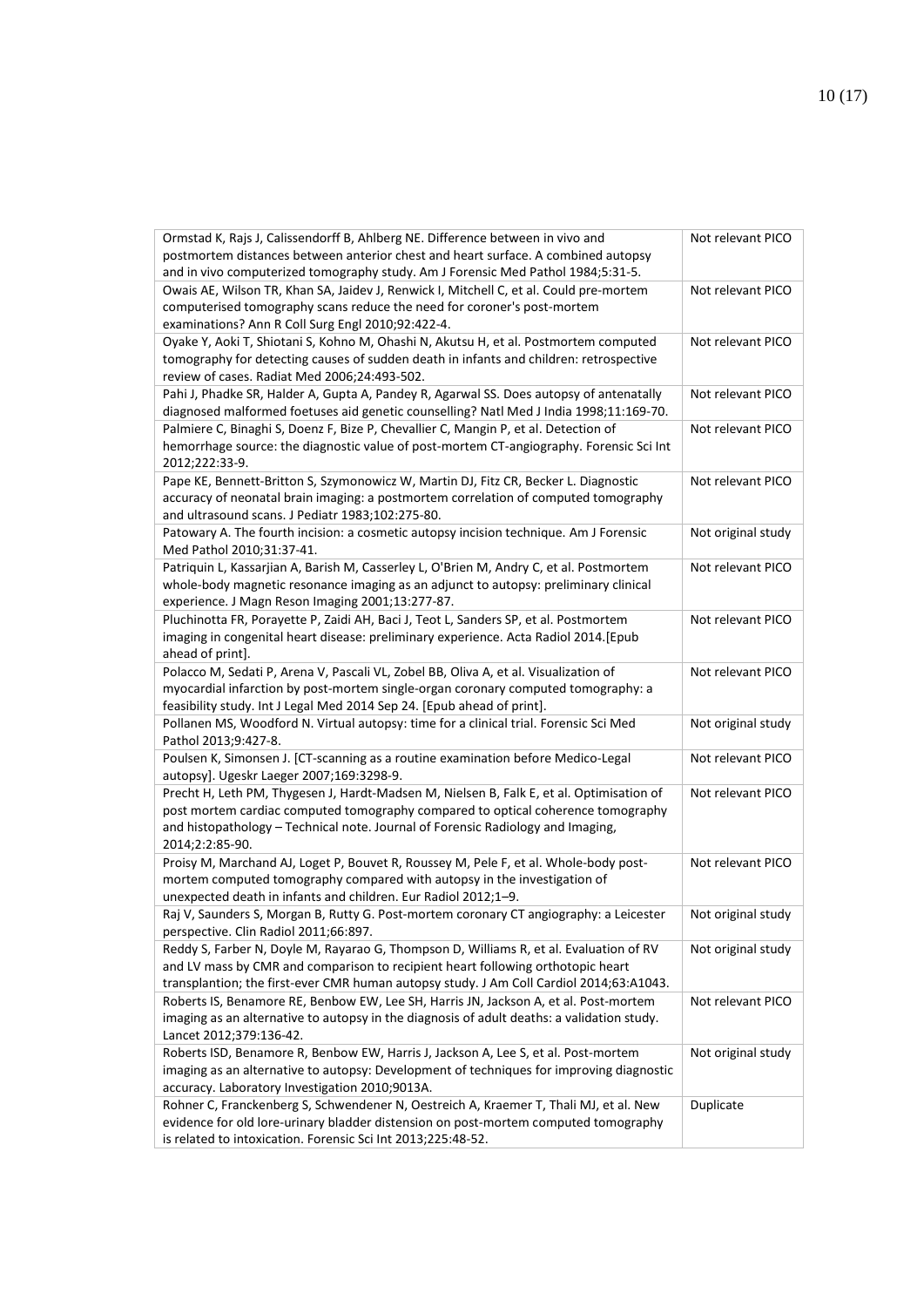| Ruder TD, Bauer-Kreutz R, Ampanozi G, Rosskopf AB, Pilgrim TM, Weber OM, et al.<br>Assessment of coronary artery disease by post-mortem cardiac MR. Eur J Radiol<br>2012;81:2208-14.                                                       | Not relevant PICO  |
|--------------------------------------------------------------------------------------------------------------------------------------------------------------------------------------------------------------------------------------------|--------------------|
| Ruder TD, Ebert LC, Khattab AA, Rieben R, Thali MJ, Kamat P. Edema is a sign of early<br>acute myocardial infarction on post-mortem magnetic resonance imaging. Forensic Sci<br>Med Pathol 2013;9:501-5.                                   | Not relevant PICO  |
| Ruder TD, Flach PM, Thali MJ. Virtual autopsy. Forensic Sci Med Pathol 2013;9:435-6.                                                                                                                                                       | Not original study |
| Ruder TD, Hatch GM, Thali MJ, Fischer N. One small scan for radiology, one giant leap for                                                                                                                                                  | Not original study |
| forensic medicine - Post-mortem imaging replaces forensic autopsy in a case of traumatic<br>aortic laceration. Leg Med (Tokyo) 2011;13:41-3.                                                                                               |                    |
| Ruegger CM, Bartsch C, Martinez RM, Ross S, Bolliger SA, Koller B, et al. Minimally                                                                                                                                                        | Not original study |
| invasive, imaging guided virtual autopsy compared to conventional autopsy in foetal,                                                                                                                                                       |                    |
| newborn and infant cases: study protocol for the paediatric virtual autopsy trial. BMC                                                                                                                                                     |                    |
| Pediatr 2014;14:15.                                                                                                                                                                                                                        |                    |
| Rutty GN, Smith P, Visser T, Barber J, Amorosa J, Morgan B. The effect on toxicology,<br>biochemistry and immunology investigations by the use of targeted post-mortem<br>computed tomography angiography. Forensic Sci Int 2013;225:42-7. | Not relevant PICO  |
| Rutty GN, Swift B. Accuracy of magnetic resonance imaging in determining cause of                                                                                                                                                          | Not original study |
| sudden death in adults: comparison with conventional autopsy. Histopathology<br>2004;44:187-9.                                                                                                                                             |                    |
| Sakuma A, Saitoh H, Suzuki Y, Makino Y, Inokuchi G, Hayakawa M, et al. Age estimation                                                                                                                                                      | Not relevant PICO  |
| based on pulp cavity to tooth volume ratio using postmortem computed tomography                                                                                                                                                            |                    |
| images. J Forensic Sci 2013;58:1531-5.                                                                                                                                                                                                     |                    |
| Sandaite I, De Catte L, Moerman P, Gewillig M, Fedele L, Deprest J, et al. A morphometric                                                                                                                                                  | Not relevant PICO  |
| study of the human fetal heart on post-mortem 3-tesla magnetic resonance imaging.<br>Prenat Diagn 2013;33:318-27.                                                                                                                          |                    |
| Sandaite I, Dymarkowski S, De Catte L, Moerman P, Gewillig M, Fedele L, et al. Fetal heart                                                                                                                                                 | Not relevant PICO  |
| pathology on postmortem 3-T magnetic resonance imaging. Prenat Diagn 2014;34:223-9.<br>Epub 2013 Dec 26.                                                                                                                                   |                    |
| Santosh CG, Bell JE, Best JJ. Spinal tract pathology in AIDS: postmortem MRI correlation                                                                                                                                                   | Not relevant PICO  |
| with neuropathology. Neuroradiology 1995;37:134-8.                                                                                                                                                                                         |                    |
| Schenk M. [Virtual versus traditional autopsy]. Dtsch Med Wochenschr 2012;137:p11.                                                                                                                                                         | Not original study |
| Scheurer E, Lovblad KO, Kreis R, Maier SE, Boesch C, Dirnhofer R, et al. Forensic                                                                                                                                                          | Not relevant PICO  |
| application of postmortem diffusion-weighted and diffusion tensor MR imaging of the<br>human brain in situ. AJNR Am J Neuroradiol 2011;32:1518-24.                                                                                         |                    |
| Schmidt TM, Fischer R, Acar S, Lorenzen M, Heinemann A, Wedegartner U, et al. DWI of                                                                                                                                                       | Not relevant PICO  |
| the brain: Postmortal DWI of the brain in comparison with in vivo data. Forensic Sci Int                                                                                                                                                   |                    |
| 2012;220:180-3.                                                                                                                                                                                                                            |                    |
| Schmit P, Magee F. Pediatric image assisted autopsy: Why pediatric radiologists should be                                                                                                                                                  | Not relevant PICO  |
| part of it? Pediatr Radiol 2013;43 Suppl 2 (S324-S25).                                                                                                                                                                                     |                    |
| Scholing M, Saltzherr TP, Fung Kon Jin PH, Ponsen KJ, Reitsma JB, Lameris JS, et al. The                                                                                                                                                   | Not original study |
| value of postmortem computed tomography as an alternative for autopsy in trauma                                                                                                                                                            |                    |
| victims: a systematic review. Eur Radiol 2009;19:2333-41.                                                                                                                                                                                  |                    |
| Schweitzer W, Spycher I, Winklhofer S, Thali MJ, Ruder TD, Ampanozi G, et al. Assessment                                                                                                                                                   | Not relevant PICO  |
| of laryngeal tube placement on post mortem computed tomography scans. Journal of                                                                                                                                                           |                    |
| Forensic Radiology and Imaging 2013;1:119-23.<br>Sebire NJ, Weber MA, Thayyil S, Mushtaq I, Taylor A, Chitty LS. Minimally invasive                                                                                                        | Not relevant PICO  |
| perinatal autopsies using magnetic resonance imaging and endoscopic postmortem                                                                                                                                                             |                    |
| examination ("keyhole autopsy"): feasibility and initial experience. J Matern Fetal                                                                                                                                                        |                    |
| Neonatal Med 2012;25:513-8.                                                                                                                                                                                                                |                    |
| Seewann A, Kooi EJ, Roosendaal SD, Pouwels PJ, Wattjes MP, van der Valk P, et al.                                                                                                                                                          | Not relevant PICO  |
| Postmortem verification of MS cortical lesion detection with 3D DIR. Neurology                                                                                                                                                             |                    |
| 2012;78:302-8.                                                                                                                                                                                                                             |                    |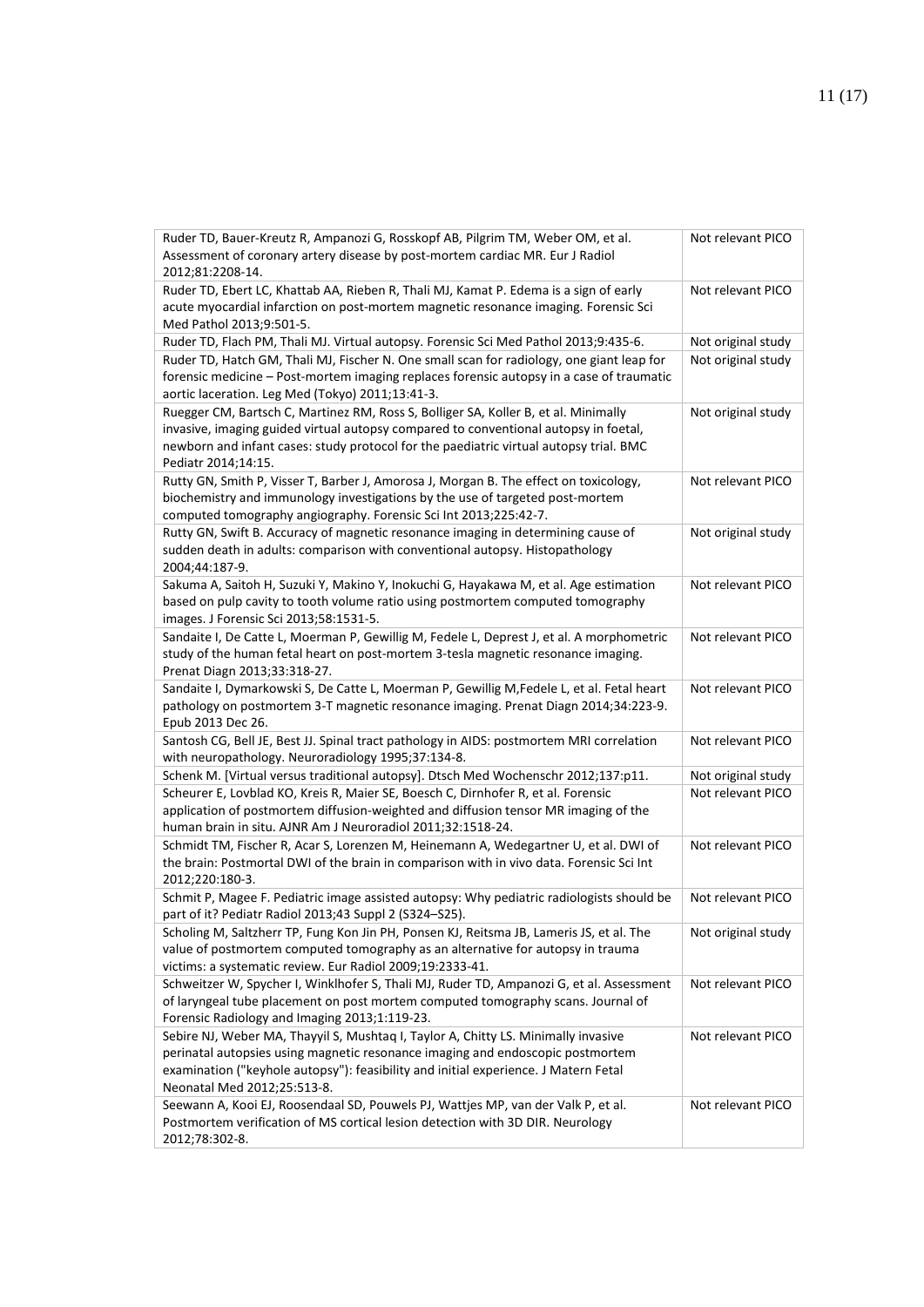| Sieswerda-Hoogendoorn T, Soerdjbalie-Maikoe V, de Bakker H, van Rijn RR. Postmortem<br>CT compared to autopsy in children; concordance in a forensic setting. Int J Legal Med<br>2014;128:957-65. Epub 2014 Apr 1.                                                                                      | Not relevant PICO  |
|---------------------------------------------------------------------------------------------------------------------------------------------------------------------------------------------------------------------------------------------------------------------------------------------------------|--------------------|
| Smekal D, Hansen T, Sandler H, Rubertsson S. Comparison of computed tomography and<br>autopsy in detection of injuries after unsuccessful cardiopulmonary resuscitation.<br>Resuscitation 2013;84:357-60. Epub 2012 Jul 6.                                                                              | Not original study |
| Smekal D, Hansen T, Sandler H, Rubertsson S. Comparison of computed tomography and<br>autopsy in detection of injuries after unsuccessful cardiopulmonary resuscitation.<br>Resuscitation 2013;84:357-60.                                                                                               | Not original study |
| Smith AB, Lattin GE, Jr., Berran P, Harcke HT. Common and expected postmortem CT<br>observations involving the brain: mimics of antemortem pathology. AJNR Am J<br>Neuroradiol 2012;33:1387-91.                                                                                                         | Not relevant PICO  |
| Sochor MR, Trowbridge MJ, Boscak A, Maino JC, Maio RF. Postmortem computed<br>tomography as an adjunct to autopsy for analyzing fatal motor vehicle crash injuries:<br>results of a pilot study. J Trauma 2008;65:659-65.                                                                               | Not relevant PICO  |
| Sogawa N, Michiue T, Ishikawa T, Kawamoto O, Oritani S, Maeda H. Postmortem<br>volumetric CT data analysis of pulmonary air/gas content with regard to the cause of<br>death for investigating terminal respiratory function in forensic autopsy. Forensic Sci Int<br>2014;241:112-7. Epub 2014 May 24. | Not relevant PICO  |
| Sogawa N, Michiue T, Kawamoto O, Oritani S, Ishikawa T, Maeda H. Postmortem virtual<br>volumetry of the heart and lung in situ using CT data for investigating terminal<br>cardiopulmonary pathophysiology in forensic autopsy. Leg Med (Tokyo) 2014;16:187-92.                                         | Not relevant PICO  |
| Sonderegger-Iseli K, Burger S, Muntwyler J, Salomon F. Diagnostic errors in three medical<br>eras: a necropsy study. Lancet 2000;355:2027-31.                                                                                                                                                           | Not relevant PICO  |
| Stawicki SP, Gracias VH, Schrag SP, Martin ND, Dean AJ, Hoey BA. The dead continue to<br>teach the living: examining the role of computed tomography and magnetic resonance<br>imaging in the setting of postmortem examinations. J Surg Educ 2008;65:200-5.                                            | Not original study |
| Sugawara S, Mizunuma K, Kato K, Toshiyasu T. Evaluation of postmortem CT (PMCT) to<br>diagnose the cause of death. Japanese Journal of Clinical Radiology 2006;51:845-50.                                                                                                                               | Not relevant PICO  |
| Sun CC, Alonsonzana G, Love JC, Li L, Straumanis JP. The value of autopsy in pediatric<br>cardiology and cardiovascular surgery. Hum Pathol 2003;34:491-6.                                                                                                                                              | Not relevant PICO  |
| Szanto PB. The value of the autopsy. Int Surg 1976;61:326-7.                                                                                                                                                                                                                                            | Not original study |
| Szymonowicz W, Schafler K, Cussen LJ, Yu VY. Ultrasound and necropsy study of<br>periventricular haemorrhage in preterm infants. Arch Dis Child 1984;59:637-42.                                                                                                                                         | Not relevant PICO  |
| Takahashi N, Higuchi T, Shiotani M, Maeda H, Hirose Y, Iinuma Y, et al. Postmortem<br>computed tomography in 360 deceased individuals: Postmortem findings and influence of<br>cardiopulmonary resuscitation. Japanese Journal of Clinical Radiology 2008;53:1840-5.                                    | Not relevant PICO  |
| Takao M, Kimura H, Yoshida Y, Mihara B. Correlations between autopsy images of 3-tesla-<br>MRI (MRI-AIS) and neuropathologic findings. Brain Pathology 2010;2097.                                                                                                                                       | Not original study |
| Tangmose S, Jensen KE, Lynnerup N. Comparative study on developmental stages of the<br>clavicle by postmortem MRI and CT imaging. Journal of Forensic Radiology and Imaging<br>2013;1:102-6.                                                                                                            | Not relevant PICO  |
| Teixeira GH, Rodrigues FR, Goncnullalves RL, Gouvea AL, Soares PJ, Monnerat AC, et al.<br>The dramatic decline of the autopsies in a university hospital of Brazil in the last 20 years.<br>Histopathology 2010;576-7.                                                                                  | Not original study |
| Tejaswi KB, Hari Periya EA. Virtopsy (virtual autopsy): A new phase in forensic<br>investigation. J Forensic Dent Sci 2013;5:146-8.                                                                                                                                                                     | Not original study |
| Terada T, Nakanuma Y. Intrahepatic cholangiographic appearance simulating primary<br>sclerosing cholangitis in several hepatobiliary diseases: a postmortem cholangiographic<br>and histopathological study in 154 livers at autopsy. Hepatology 1995;22:75-81.                                         | Not relevant PICO  |
| Thayyil S, Chandrasekaran M, Chitty LS, Wade A, Skordis-Worrall J, Bennett-Britton I, et al.<br>Diagnostic accuracy of post-mortem magnetic resonance imaging in fetuses, children and<br>adults: a systematic review. Eur J Radiol 2010;75:e142-8.                                                     | Not original study |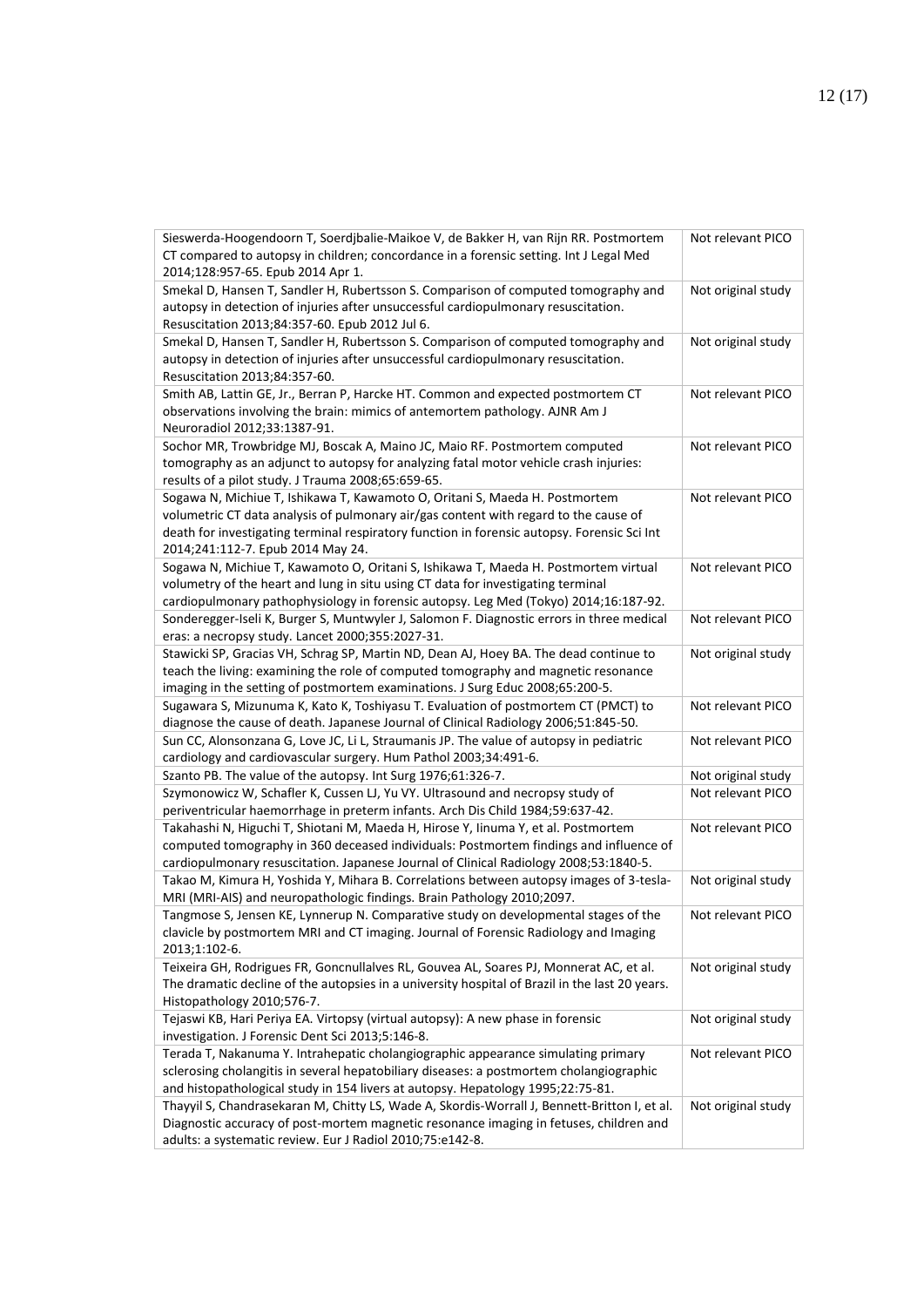| Thayyil S, Chitty LS, Robertson NJ, Taylor AM, Sebire NJ. Minimally invasive fetal<br>postmortem examination using magnetic resonance imaging and computerised               | Not original study |
|------------------------------------------------------------------------------------------------------------------------------------------------------------------------------|--------------------|
| tomography: current evidence and practical issues. Prenat Diagn 2010;30:713-8.<br>Thayyil S, Cleary JO, Sebire NJ, Scott RJ, Chong K, Gunny R, et al. Postmortem examination |                    |
| of human fetuses: A comparison of whole-body high-field MRI at 9.4 Tesla with                                                                                                | Not original study |
| conventional MRI and invasive autopsy. Obstet Gynecol Surv 2009;64:787-9.                                                                                                    |                    |
| Thayyil S, Sebire N, Ashworth MA, Taylor AM. Diagnostic accuracy of post-mortem                                                                                              | Not original study |
| cardiovascular magnetic resonance imaging in fetuses, newborns, and children. J                                                                                              |                    |
| Cardiovasc Magn Reson 2012;14 Suppl 1.                                                                                                                                       |                    |
| Thayyil S, Sebire NJ, Chitty LS, Wade A, Olsen O, Gunny RS, et al. Post mortem magnetic                                                                                      | Not original study |
| resonance imaging in the fetus, infant and child: a comparative study with conventional                                                                                      |                    |
| autopsy (MaRIAS Protocol). BMC Pediatr. 2011;11:120.                                                                                                                         |                    |
| Thomas AC, Pazios S. The postmortem detection of coronary artery lesions using coronary                                                                                      | Not relevant PICO  |
| arteriography. Pathology 1992;24:5-11.                                                                                                                                       |                    |
| Thurnheer R, Hoess C, Doenecke C, Moll C, Muntwyler J, Krause M. Diagnostic                                                                                                  | Not relevant PICO  |
| performance in a primary referral hospital assessed by autopsy: evolution over a ten-year                                                                                    |                    |
| period. Eur J Intern Med 2009;20:784-7.                                                                                                                                      |                    |
| Tomikawa C, Schultz R, Saldiva PHN. Correlation of computed tomography post-mortem                                                                                           | Not original study |
| imaging findings and autopsy findings regarding a case of congenital toxoplasmosis.<br>Virchows Archiv 2013;463:183-4.                                                       |                    |
| Toren K, Jonsson P. Is skull sawing by autopsy assistants overlooked as a cause of                                                                                           | Not relevant PICO  |
| vibration-induced white fingers? Scand J Work Environ Health 1996;22:227-9.                                                                                                  |                    |
| Traill Z. The role of computed tomography and magnetic resonance imaging in the                                                                                              | Not original study |
| investigation of natural death. Diagn Histopathol 2010;16:560-4.                                                                                                             |                    |
| Trofimova TN, Medvedev Iu A, Anan'eva NI, Sukhatskaia AV, Zabrodskaia Iu M,                                                                                                  | Not relevant PICO  |
| Kaznacheeva AO. [Use of postmortem brain magnetic resonance imaging at autopsy].                                                                                             |                    |
| Arkh Patol 2008;70:23-8.                                                                                                                                                     |                    |
| Trounce JQ, Fagan D, Levene MI. Intraventricular haemorrhage and periventricular                                                                                             | Not relevant PICO  |
| leucomalacia: ultrasound and autopsy correlation. Arch Dis Child 1986;61:1203-7.                                                                                             |                    |
| Tsujimura T, Yamada Y, Kubo M, Fushimi H, Kameyama M. Why couldn't an accurate                                                                                               | Not relevant PICO  |
| diagnosis be made? An analysis of 1044 consecutive autopsy cases. Pathol Int                                                                                                 |                    |
| 1999;49:408-10.                                                                                                                                                              |                    |
| Underwood J. Post-mortem imaging and autopsy: rivals or allies? Lancet 2012;379:100-2.                                                                                       | Not original study |
| Uramatsu M, Takemura T, Souma T. Analysis of the cause of the decrease in autopsies in                                                                                       | Not relevant PICO  |
| Japan: A comparison of the opinion of pathologists and clinicians. Journal of Tokyo                                                                                          |                    |
| Medical University 2012;70:420-9.                                                                                                                                            |                    |
| Usui A, Kawasumi Y, Hosokai Y, Hayashizaki Y, Funayama M, Saito H. Usefulness of<br>postmortem computed tomography before forensic autopsy for alerting forensic             | Not original study |
| personnel to tuberculosis infection. Jpn J Radiol 2012;30:612-5.                                                                                                             |                    |
| Wallace SK, Cohen WA, Stern EJ, Reay DT. Judicial hanging: postmortem radiographic, CT,                                                                                      | Not relevant PICO  |
| and MR imaging features with autopsy confirmation. Radiology 1994;193:263-7.                                                                                                 |                    |
| van der Made AD, Maas M, Beenen LF, Oostra RJ, Kerkhoffs GM. Postmortem imaging                                                                                              | Not original study |
| exposed: an aid in MR imaging of musculoskeletal structures. Skeletal Radiol                                                                                                 |                    |
| 2013;42:467-72.                                                                                                                                                              |                    |
| Van Hoyweghen AJ, Jacobs W, Op de Beeck B, Parizel PM. Can post-mortem CT reliably                                                                                           | Not relevant PICO  |
| distinguish between drowning and non-drowning asphyxiation? Int J Legal Med                                                                                                  |                    |
| 2015;129:159-64.                                                                                                                                                             |                    |
| Vanhanen SL, Raininko R, Santavuori P, Autti T, Haltia M. MRI evaluation of the brain in                                                                                     | Not relevant PICO  |
| infantile neuronal ceroid-lipofuscinosis. Part 1: Postmortem MRI with histopathologic                                                                                        |                    |
| correlation. J Child Neurol 1995;10:438-43.                                                                                                                                  |                    |
| Watts G. Pathology: Imaging the dead. BMJ (Online) 2010;341:1130-1.                                                                                                          | Not relevant PICO  |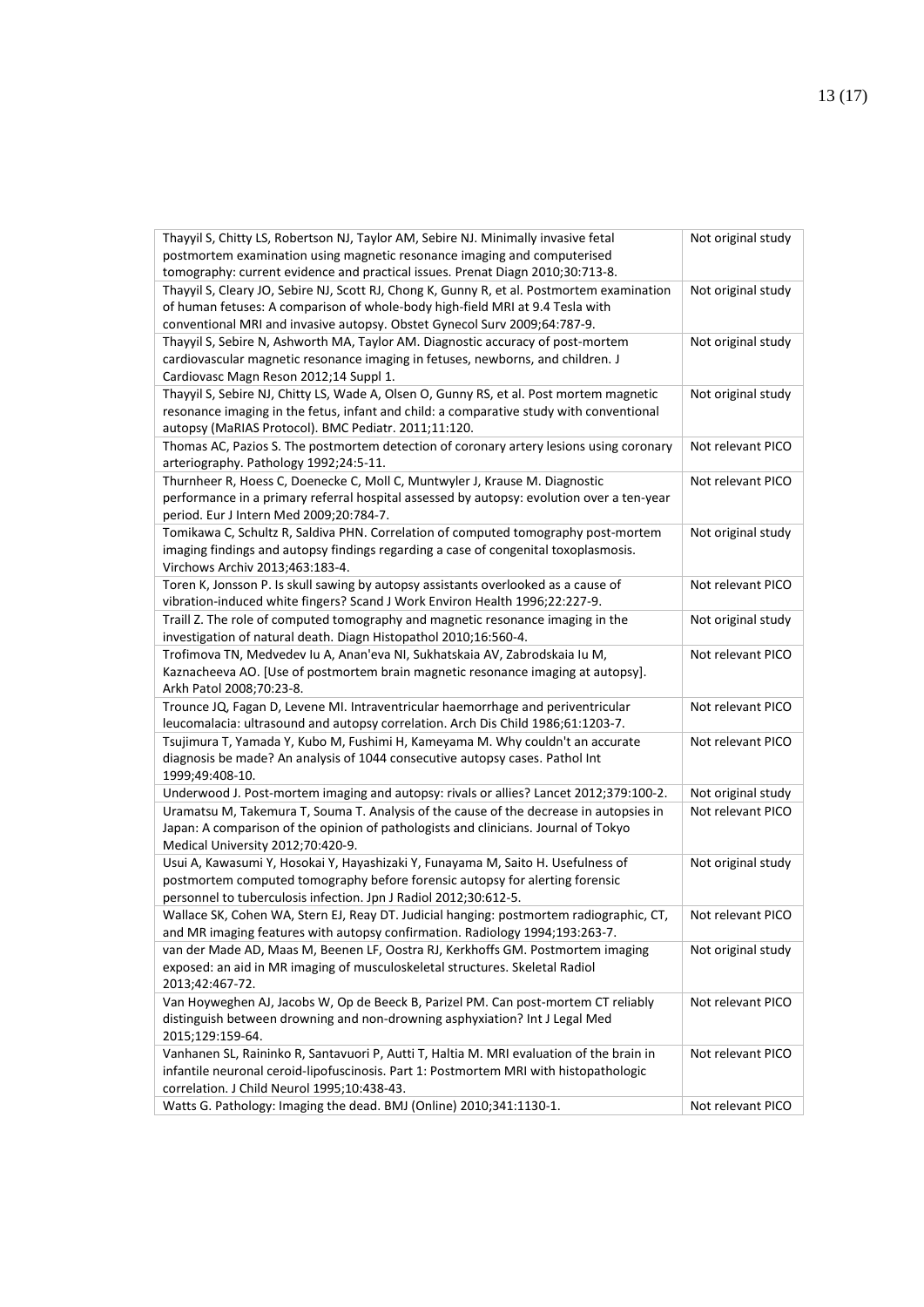| Weber MA, Risdon RA, Offiah AC, Malone M, Sebire NJ. Rib fractures identified at post-<br>mortem examination in sudden unexpected deaths in infancy (SUDI). Forensic Sci Int<br>2009;189:75-81.                                                                                                                 | Not relevant PICO  |
|-----------------------------------------------------------------------------------------------------------------------------------------------------------------------------------------------------------------------------------------------------------------------------------------------------------------|--------------------|
| Weman SM, Salminen US, Penttila A, Mannikko A, Karhunen PJ. Post-mortem cast<br>angiography in the diagnostics of graft complications in patients with fatal outcome<br>following coronary artery bypass grafting (CABG). Int J Legal Med 1999;112:107-14.                                                      | Not relevant PICO  |
| Westphal SE, Apitzsch J, Penzkofer T, Mahnken AH, Knuchel R. Virtual CT autopsy in<br>clinical pathology: feasibility in clinical autopsies. Virchows Arch 2012;461:211-9.                                                                                                                                      | Not relevant PICO  |
| Whitby EH, Cohen MC, Nicholson SJ. Is post-mortem magnetic resonance imaging an<br>important adjunct to autopsy in the fetal and neonatal age group? Pediatr Radiol 2014;<br>44 Suppl 2 (S316).                                                                                                                 | Not original study |
| Wichmann D, Heinemann A, Weinberg C, Vogel H, Hoepker WW, Grabherr S, et al. Virtual<br>autopsy with multiphase postmortem computed tomographic angiography versus<br>traditional medical autopsy to investigate unexpected deaths of hospitalized patients: a<br>cohort study. Ann Intern Med 2014;160:534-41. | Not relevant PICO  |
| Wilensky RL. In search of the elusive vulnerable plaque: reducing the gap between<br>coronary imaging and necropsy findings. J Am Coll Cardiol 2013;61:1052-3.                                                                                                                                                  | Not original study |
| Villa C, Hansen MN, Buckberry J, Cattaneo C, Lynnerup N. Forensic age estimation based<br>on the trabecular bone changes of the pelvic bone using post-mortem CT. Forensic Sci Int<br>2013;233:393-402.                                                                                                         | Not relevant PICO  |
| Winklhofer S, Surer E, Ampanozi G, Ruder T, Stolzmann P, Elliott M, et al. Post-mortem<br>whole body computed tomography of opioid (heroin and methadone) fatalities: frequent<br>findings and comparison to autopsy. Eur Radiol 2014;24:1276-82.                                                               | Not relevant PICO  |
| Winskog C. Virtual autopsy. Forensic Sci Med Pathol 2013;9:430-1.                                                                                                                                                                                                                                               | Not original study |
| Vogel B, Gulbins H, Reichenspurner H, Heinemann A, Vogel H. The operated heart in post-<br>mortem computed tomography. Interact Cardiovasc Thorac Surg 2012;15 Suppl 2 (S106).                                                                                                                                  | Not relevant PICO  |
| Vogel B, Gulbins H, Reichenspurner H, Heinemann A, Vogel H. Findings in post mortem<br>computed tomography (PMCT) after cardiac surgery of the adult. Thorac Cardiovasc Surg<br>2013;61 Suppl 1.                                                                                                                | Not relevant PICO  |
| Vogel B, Gulbins H, Reichenspurner H, Heinemann A, Vogel H. Congenital heart<br>malformation of new born in post mortem computed tomography. Thorac Cardiovasc<br>Surg 2013; 61 Suppl 1.                                                                                                                        | Not original study |
| Yen K, Sonnenschein M, Thali MJ, Ozdoba C, Weis J, Zwygart K, et al. Postmortem<br>multislice computed tomography and magnetic resonance imaging of odontoid fractures,<br>atlantoaxial distractions and ascending medullary edema. Int J Legal Med 2005;119:129-<br>36.                                        | Not relevant PICO  |
| Yen K, Vock P, Tiefenthaler B, Ranner G, Scheurer E, Thali MJ, et al. Virtopsy: forensic<br>traumatology of the subcutaneous fatty tissue; multislice computed tomography (MSCT)<br>and magnetic resonance imaging (MRI) as diagnostic tools. J Forensic Sci 2004;49:799-<br>806.                               | Not relevant PICO  |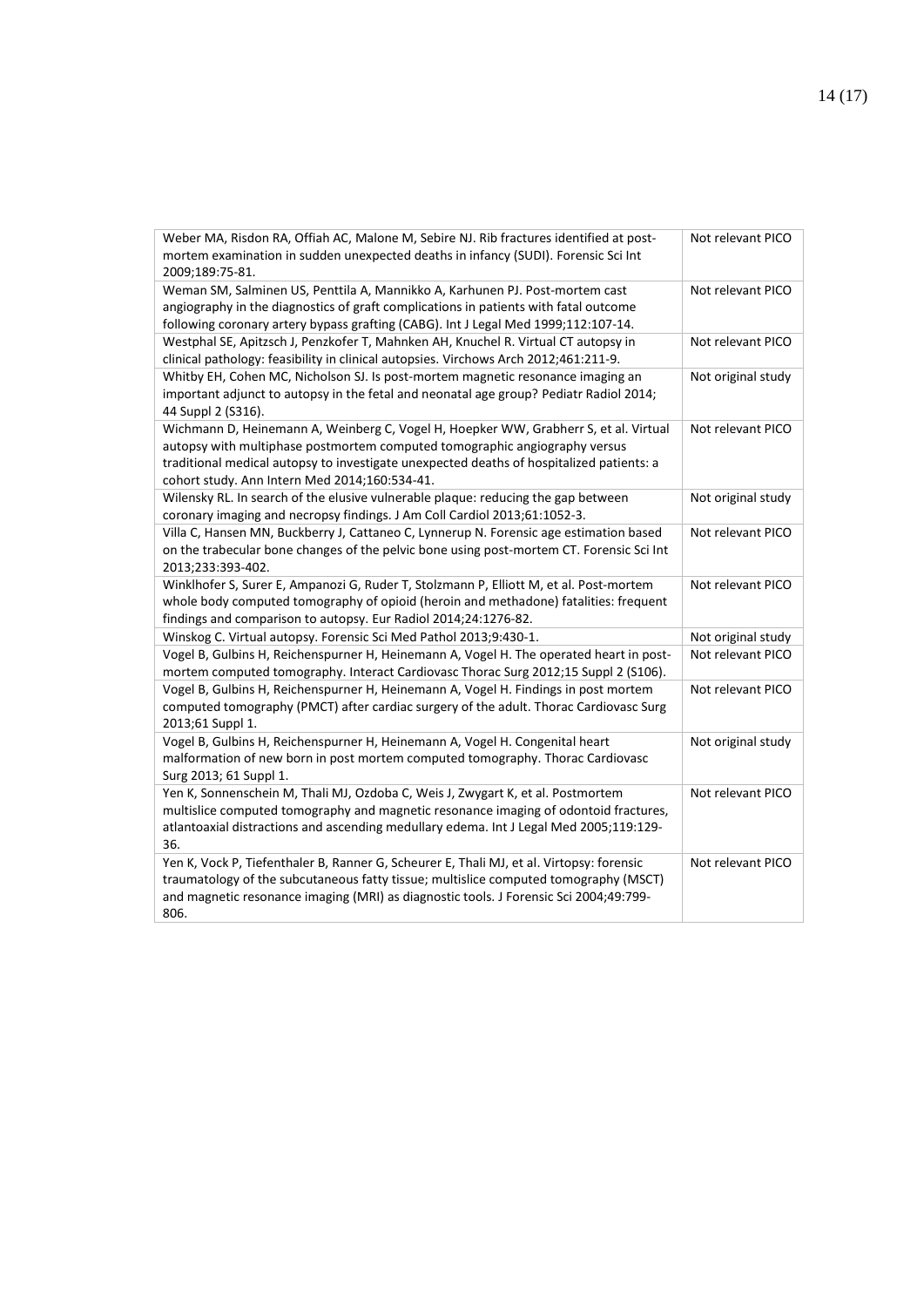**Studies with high risk of bias**

Alderliesten ME, Peringa J, van der Hulst VP, Blaauwgeers HL, van Lith JM. Perinatal mortality: clinical value of postmortem magnetic resonance imaging compared with autopsy in routine obstetric practice. BJOG 2003;110:378-82.

Ampanozi G, Hatch GM, Ruder TD, Flach PM, Germerott T, Thali MJ, et al. Post-mortem virtual estimation of free abdominal blood volume. Eur J Radiol 2012;81:2133-6.

Andenmatten MA, Thali MJ, Kneubuehl BP, Oesterhelweg L, Ross S, Spendlove D, et al. Gunshot injuries detected by post-mortem multislice computed tomography (MSCT): a feasibility study. Leg Med (Tokyo) 2008;10:287-92.

Arthurs OJ, Calder AD, Kiho L, Taylor AM, Sebire NJ. Routine perinatal and paediatric post-mortem radiography: detection rates and implications for practice. Pediatr Radiol, 2014; 44 (3): 252-57. .

Bolliger SA, Filograna L, Spendlove D, Thali MJ, Dirnhofer S, Ross S. Postmortem imaging-guided biopsy as an adjuvant to minimally invasive autopsy with CT and postmortem angiography: a feasibility study. AJR Am J Roentgenol 2010;195:1051-6.

Breeze AC, Gallagher FA, Lomas DJ, Smith GC, Lees CC, Cambridge Post-Mortem MRISG. Postmortem fetal organ volumetry using magnetic resonance imaging and comparison to organ weights at conventional autopsy. Ultrasound Obstet Gynecol 2008;31:187-93.

Brookes JA, Hall-Craggs MA, Sams VR, Lees WR. Non-invasive perinatal necropsy by magnetic resonance imaging. Lancet 1996;348:1139-41.

Burke MP, Bedford P, Baber Y. Can forensic pathologists diagnose pulmonary thromboembolism on postmortem computed tomography pulmonary angiography? Am J Forensic Med Pathol 2014;35:124-31.

Cannie M, Votino C, Moerman P, Vanheste R, Segers V, Van Berkel K, et al. Acceptance, reliability and confidence of diagnosis of fetal and neonatal virtuopsy compared with conventional autopsy: a prospective study. Ultrasound Obstet Gynecol 2012;39:659-65.

Charlier P, Chaillot PF, Watier L, Menetrier M, Carlier R, Cavard S, et al. Is post-mortem ultrasonography a useful tool for forensic purposes? Med Sci Law 2013;53:227-34.

Christe A, Ross S, Oesterhelweg L, Spendlove D, Bolliger S, Vock P, et al. Abdominal trauma-sensitivity and specificity of postmortem noncontrast imaging findings compared with autopsy findings. J Trauma 2009;66:1302-7.

Cohen MC, Paley MN, Griffiths PD, Whitby EH. Less invasive autopsy: benefits and limitations of the use of magnetic resonance imaging in the perinatal postmortem. Pediatr Dev Pathol 2008;11:1-9.

De Reuck J, Deramecourt V, Cordonnier C, Auger F, Durieux N, Pasquier F, et al. Superficial siderosis of the central nervous system: a post-mortem 7.0-tesla magnetic resonance imaging study with neuropathological correlates. Cerebrovasc Dis 2013;36:412-7.

De Reuck JL, Cordonnier C, Deramecourt V, Auger F, Durieux N, Bordet R, et al. Microbleeds in postmortem brains of patients with Alzheimer disease: a T2\*-weighted gradient-echo 7.0 T magnetic resonance imaging study. Alzheimer Dis Assoc Disord 2013;27:162-7.

Filograna L, Bolliger SA, Ross SG, Ruder T, Thali MJ. Pros and cons of post-mortem CT imaging on aspiration diagnosis. Leg Med (Tokyo) 2011;13:16-21.

Flach PM, Egli TC, Bolliger SA, Berger N, Ampanozi G, Thali MJ, et al. "Blind spots" in forensic autopsy: improved detection of retrobulbar hemorrhage and orbital lesions by postmortem computed tomography (PMCT). Leg Med (Tokyo) 2014;16:274-82.

Griffiths PD, Variend D, Evans M, Jones A, Wilkinson ID, Paley MN, et al. Postmortem MR imaging of the fetal and stillborn central nervous system. AJNR Am J Neuroradiol 2003;24:22-7.

Hart BL, Dudley MH, Zumwalt RE. Postmortem cranial MRI and autopsy correlation in suspected child abuse. Am J Forensic Med Pathol 1996;17:217-24.

Hayashi T, Hartwig S, Tsokos M, Oesterhelweg L. Postmortem multislice computed tomography (pmMSCT) imaging of hangman's fracture. Forensic Sci Med Pathol 2014;10:3-8.

Hirakata K, Nakata H, Haratake J. Appearance of pulmonary metastases on high-resolution CT scans: comparison with histopathologic findings from autopsy specimens. AJR Am J Roentgenol 1993;161:37-43.

Hoey BA, Cipolla J, Grossman MD, McQuay N, Shukla PR, Stawicki SP, et al. Postmortem computed

tomography, "CATopsy", predicts cause of death in trauma patients. J Trauma 2007;63:979–85;discussion 85-6.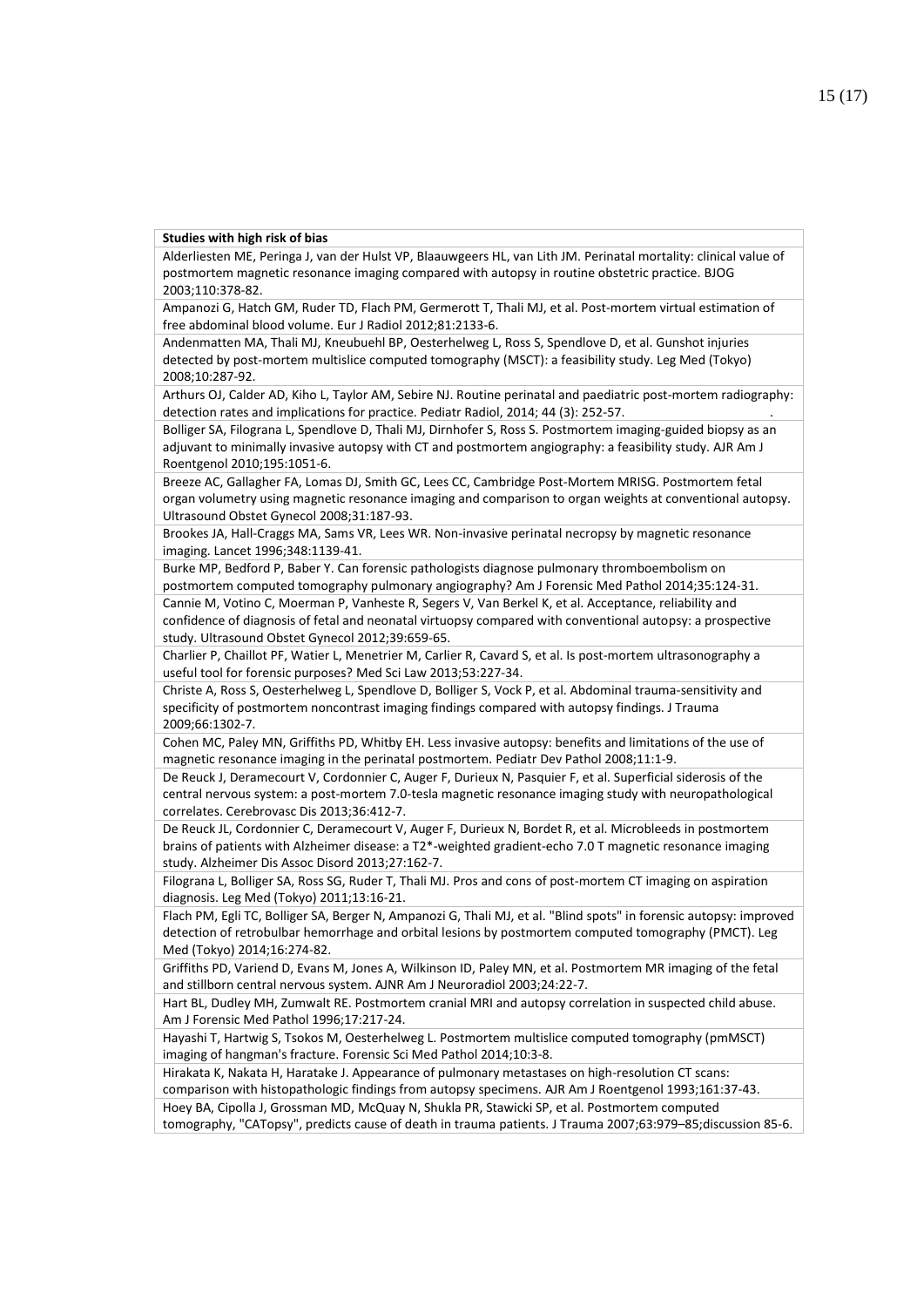Huisman TA, Wisser J, Stallmach T, Krestin GP, Huch R, Kubik-Huch RA. MR autopsy in fetuses. Fetal Diagn Ther 2002;17:58-64.

Jachau K, Heinrichs T, Kuchheuser W, Krause D, Wittig H, Schoning R, et al. Computed tomography and magnetic resonance imaging compared to pathoanatomic findings in isolated human autopsy hearts. Rechtsmedizin 2004;14:109-16.

Jackowski C, Warntjes MJ, Berge J, Bar W, Persson A. Magnetic resonance imaging goes postmortem: noninvasive detection and assessment of myocardial infarction by postmortem MRI. Eur Radiol 2011;21:70-8. Jacobsen C, Bech BH, Lynnerup N. A comparative study of cranial, blunt trauma fractures as seen at medicolegal autopsy and by computed tomography. BMC Med Imaging 2009;9:18.

Jacobsen C, Lynnerup N. Craniocerebral trauma-congruence between post-mortem computed tomography diagnoses and autopsy results: a 2-year retrospective study. Forensic Sci Int 2010;194:9-14.

Kasahara S, Makino Y, Hayakawa M, Yajima D, Ito H, Iwase H. Diagnosable and non-diagnosable causes of death by postmortem computed tomography: a review of 339 forensic cases. Leg Med (Tokyo) 2012;14:239- 45.

Kawasumi Y, Onozuka N, Kakizaki A, Usui A, Hosokai Y, Sato M, et al. Hypothermic death: Possibility of diagnosis by post-mortem computed tomography. Eur J Radiol 2013;82:361-5.

Leth PM, Ibsen M. Abbreviated injury scale scoring in traffic fatalities: comparison of computerized tomography and autopsy. J Trauma 2010;68:1413-6.

Leth PM, Thomsen J. Experience with post-mortem computed tomography in Southern Denmark 2006–11. Journal of Forensic Radiology and Imaging 2013;1:161-6.

Levy AD, Abbott RM, Mallak CT, Getz JM, Harcke HT, Champion HR, et al. Virtual autopsy: preliminary experience in high-velocity gunshot wound victims. Radiology 2006;240:522-8.

Levy AD, Harcke HT, Getz JM, Mallak CT. Multidetector computed tomography findings in deaths with severe burns. Am J Forensic Med Pathol 2009;30:137-41.

Makhlouf F, Scolan V, Ferretti G, Stahl C, Paysant F. Gunshot fatalities: Correlation between post-mortem multi-slice computed tomography and autopsy findings: A 30-months retrospective study. Leg Med (Tokyo). 2013;15:145-8. Epub 2012 Dec 28.

McAleese KE, Firbank M, Hunter D, Sun L, Hall R, Neal JW, et al. Magnetic resonance imaging of fixed post mortem brains reliably reflects subcortical vascular pathology of frontal, parietal and occipital white matter. Neuropathol Appl Neurobiol 2013;39:485-97.

Michaud K, Grabherr S, Doenz F, Mangin P. Evaluation of postmortem MDCT and MDCT-angiography for the investigation of sudden cardiac death related to atherosclerotic coronary artery disease. Int J Cardiovasc Imaging 2012;28:1807-22.

Michiue T, Ishikawa T, Oritani S, Kamikodai Y, Tsuda K, Okazaki S, et al. Forensic pathological evaluation of postmortem pulmonary CT high-density areas in serial autopsy cases of sudden cardiac death. Forensic Sci Int 2013;232:199-205.

Prodhomme O, Seguret F, Martille L, Pidoux O, Cambonie G, Couture A, et al. Organ volume measurements: Comparison between magnetic resonance imaging and autopsy findings in infants following sudden unexpected death. Pediatr Radiol 2012;42 Suppl 3 (S547–S48).

Roberts IS, Benbow EW, Bisset R, Jenkins JP, Lee SH, Reid H, et al. Accuracy of magnetic resonance imaging in determining cause of sudden death in adults: comparison with conventional autopsy. Histopathology 2003;42:424-30.

Roberts IS, Traill ZC. Minimally invasive autopsy employing post-mortem CT and targeted coronary angiography: evaluation of its application to a routine Coronial service. Histopathology 2014;64:211-7. Roberts ISD, Traill ZC. Minimally invasive autopsy employing post-mortem ct and targeted coronary angiography: Evaluation of its application to a routine coronial service. Laboratory Investigation 2013;936A.

Ross S, Ebner L, Flach P, Brodhage R, Bolliger SA, Christe A, et al. Postmortem whole-body MRI in traumatic causes of death. AJR Am J Roentgenol 2012;199:1186-92.

Sieswerda-Hoogendoorn T, Soerdjbalie-Maikoe V, Maes A, van Rijn RR. The value of post-mortem CT in neonaticide in case of severe decomposition: description of 12 cases. Forensic Sci Int 2013;233:298-303.

Singleton JA ,Gibb IE, Bull AM, Mahoney PF, Clasper JC. Primary blast lung injury prevalence and fatal injuries from explosions: insights from postmortem computed tomographic analysis of 121 improvised explosive device fatalities. J Trauma Acute Care Surg 2013;75:S269-74.